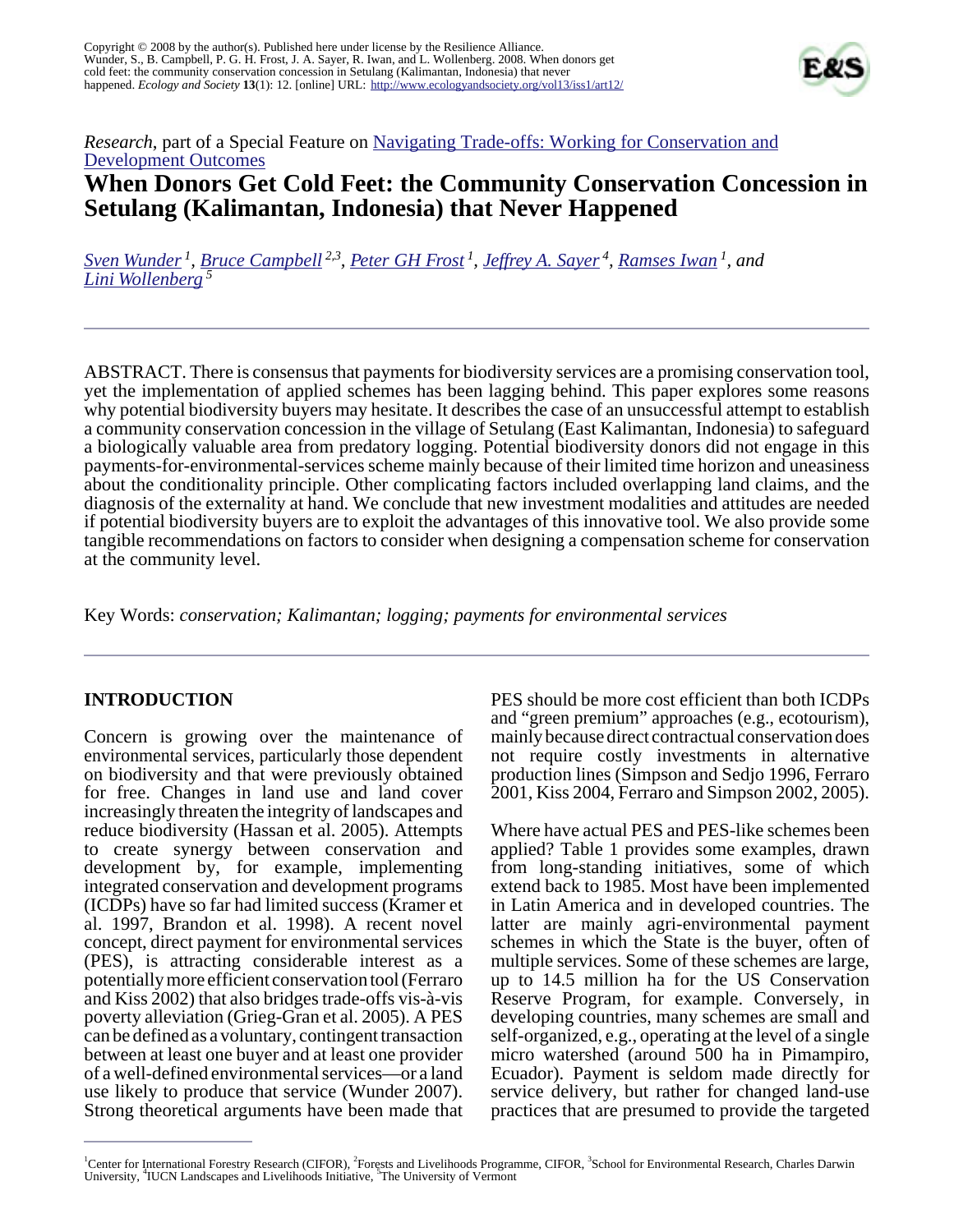service(s). As shown in Table 1, many stakeholders can be involved in PES deals, for instance, with a public agency or non-governmental organization (NGO) acting as the honest broker to mediate between service sellers and buyers.

Biodiversity conservation concessions are one of the tools within the PES approach. Because habitat loss is the main factor driving the extinction of tropical biodiversity, area-based incentive schemes such as conservation concessions or easements seem particularly well suited for conserving biodiversity (Hardner and Rice 2002, Niesten and Rice 2004), although some have criticized their possible negative social impacts (Karsenty 2004, Romero and Andrade 2004). With the incentive of being seen to lead the way, some agencies have recently funded PES scoping studies and other initiatives that could guide future developments, e. g., the Global Scoping Study on Compensation for Ecosystem Services, funded by Canada's International Development Research Centre ([http://](http://www.worldagroforestrycentre.org/cres/) [www.worldagroforestrycentre.org/cres/\)](http://www.worldagroforestrycentre.org/cres/) and Developing Markets for Watershed Protection Services and Improved Livelihoods, funded by the UK Department for International Development([http://w](http://www.iied.org/NR/forestry/projects/water.html) [ww.iied.org/NR/forestry/projects/water.html](http://www.iied.org/NR/forestry/projects/water.html)).

In many cases, it is unclear just who will pay for biodiversity and the services it provides (see Hassan et al. (2005) for a description of such services, and Hooper et al. (2005) for a consensus on the links between biodiversity and ecosystem functioning). Most of these conservation services are desired for the long term, so PES has to be continuous, at least while the threats remain. Private donations channeled through conservation organizations currently seem the best bet. Conservation International (CI) and the Global Conservation Fund (GCF) have experimented with conservation concessions and conservation-incentive agreements for some years (Niesten and Rice 2004). The Nature Conservancy (TNC) and the World-Wide Fund for Nature (WWF) have explored this concept more recently. The Global Environmental Facility (GEF) has experimented with direct biodiversity payments in Costa Rica, Nicaragua, and Colombia (Pagiola et al. 2004). Both GEF and bilateral conservation donors often make enabling investments, but expect others eventually to sustain the payments. Deals with private companies that use biodiversity as a production input, for example, the bio-prospecting contracts between the Costa Rican National Biodiversity Institute, INBio, and various

pharmaceutical companies, have so far produced negligible conservation rents. Development donors and NGOs are interested in the poverty alleviation potential of PES, but hesitate to go beyond pilot schemes. If so many in conservation and development think PES is a good idea, why not test this tool further by funding such schemes?

This paper describes an unsuccessful attempt to design a PES scheme and get it funded. It focuses on lessons learned about the difficulties of securing direct, area-based, contingent payments to conserve biodiversity, and our understanding of the reasons for this failure despite the good intentions on all sides. The idea involved paying the community of Setulang, situated in Malinau district in East Kalimantan (Indonesian Borneo), to keep their 5300-ha forest intact rather than sell the logging rights to a timber company. The area, close to Kayan Mentarang National Park, is one of a few remaining patches of pristine forest in the lowland–mountain transition zone. Between 2000 and 2003, the area was threatened by a wave of logging sweeping through the district, as well as by increasing pressures to convert forest to other land uses, both of which threatened the biodiversity values of the region. One of us (Sayer) first discussed the idea with the villagers of Setulang in 2000. It was received positively. For the Center for International Forestry Research (CIFOR), this initiative provided a chance to "learn by doing," a process that might help to produce a replicable model of conservation with local rewards. Therefore, we negotiated for more than 18 months with three donors: one international conservation organization and two corporate enterprise funds. Despite prolonged negotiations, we were unable to convince any of the three to support the idea. The obstacles we encountered are probably more general than this particular case.

The paper is organized as follows. The next section describes Setulang village, its history, land use, biodiversity context, and community conservation actions, and the influence of the logging industry. Following that, we describe in more detail the interactions between Setulang and various logging companies. We then explain the idea of the community conservation concession and how it was received by both the local community and the prospective donors. Finally, we discuss the outcomes and their consequences before concluding with some lessons learned.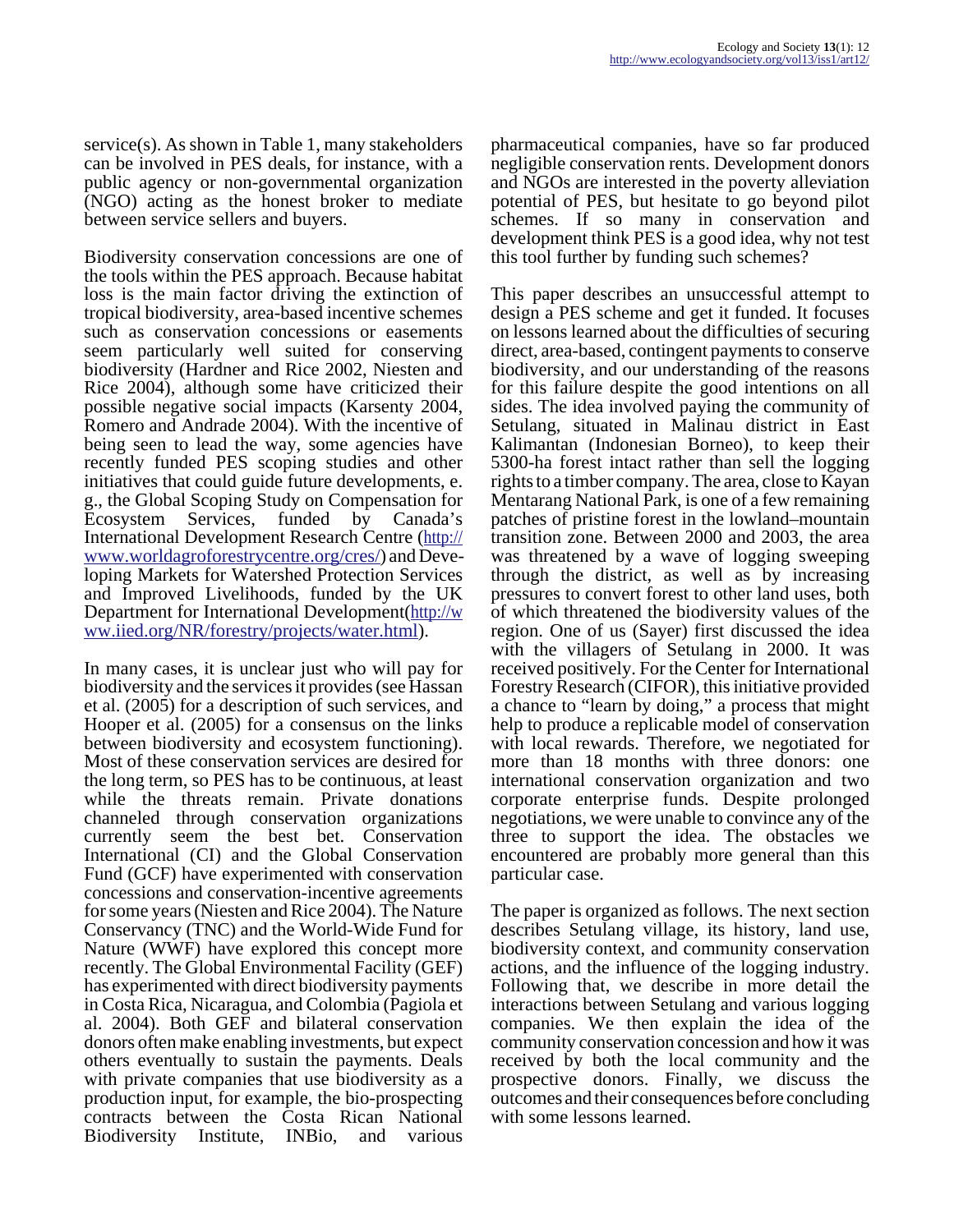**Table 1.** Examples of PES-type experiences worldwide (RISEMP = Regional Integrated Silvopastoral Ecosystem Management Project; NGO = non-governmental organization; IO = international organization;  $n.a. = not available$ .

| Scheme                                   | Location(s)                         | Service(s)                                                       | Land uses<br>paid for                                                         | Seller age-<br>ncy   | Scale of<br>transaction     | Spatial extent<br>(ha) | year        | Start Source(s)                                            |
|------------------------------------------|-------------------------------------|------------------------------------------------------------------|-------------------------------------------------------------------------------|----------------------|-----------------------------|------------------------|-------------|------------------------------------------------------------|
| <b>RISEMP</b>                            | Colombia<br>Costa Rica<br>Nicaragua | Biodiversity, Restoration<br>carbon                              | (silvopasture)                                                                | states               | NGOs, IO, International     | 3500                   | 2002        | Pagiola et al. (2004,<br>2007)                             |
| Pimampiro                                | Ecuador                             | Watershed                                                        | Conservation/ Municipal<br>minor restor-government<br>ation                   |                      | Local                       | 496                    | <b>2000</b> | Echavarría et al.<br>$(2004)$ , Wunder and<br>Albán (2008) |
| Water Prog-<br>ramme                     |                                     | Working for South Africa Watersheds, Restoration<br>biodiversity |                                                                               | Central St-<br>ate   | National                    | n.a.                   | 1995        | Turpie et al. (2008)                                       |
| Conservation USA<br>Reserve Pr-<br>ogram |                                     | Watersheds, Restoration                                          | biodiversity, (agricultural<br>soil protection practices; land<br>retirement) | Central St-<br>ate   | National                    | 14 500 000             | 1985        | Claassen et al.<br>(2008)                                  |
| PROFAFOR Ecuador                         |                                     | Carbon                                                           | Restoration<br>(plantation)                                                   | Private co-<br>mpany | Regional --<br>mostly Andes | 22 300                 | 1993        | Albán and Argüello<br>(2004), Wunder and<br>Albán (2008)   |
| <b>PSA</b>                               | Costa Rica                          | odiversity,<br>landscapes                                        | Carbon, wa- Conservation/ Public sec-<br>tersheds, bi- minor restor-<br>ation | $tor+$               | National                    | 270 000                |             | 1996 Pagiola (2008)                                        |
| Vittel                                   | France                              | Watershed                                                        | Conservation/ Private co-<br>restoration<br>(agricultural<br>practices)       | mpany                | Local                       | 5100                   |             | 1993 Perrot-Maître (2006)                                  |

# **CONTEXT**

## **History and Land Use**

Setulang Village (3º 27' 12"N, 116º 29' 56"E) is located in the Malinau River watershed at the junction of the Setulang and Malinau rivers, 29 km upstream from Malinau, the district capital. This watershed is the most densely populated and developed rural area in the district, supporting about 6673 people distributed among 21 settlements (Voting Census data April 2003), although overall rural population density is low (average 1.3 person/

km<sup>2</sup> , Wollenberg et al. (2007)). In 2005, 945 people (226 households) lived in the village in five community clusters (Gunarso et al. 2006).

The village lands cover 11 800 ha, more or less equally partitioned between an alluvial plain flanking the Malinau River, and containing the settlement and agricultural lands, and a forested upland area, at 150–500 m elevation, steeply dissected by numerous small streams that flow into the Setulang River (Fig. 1). The economy is based on a combination of subsistence agriculture, the sale of surplus crops, particularly rice, in Malinau town, and the extraction of forest products such as game,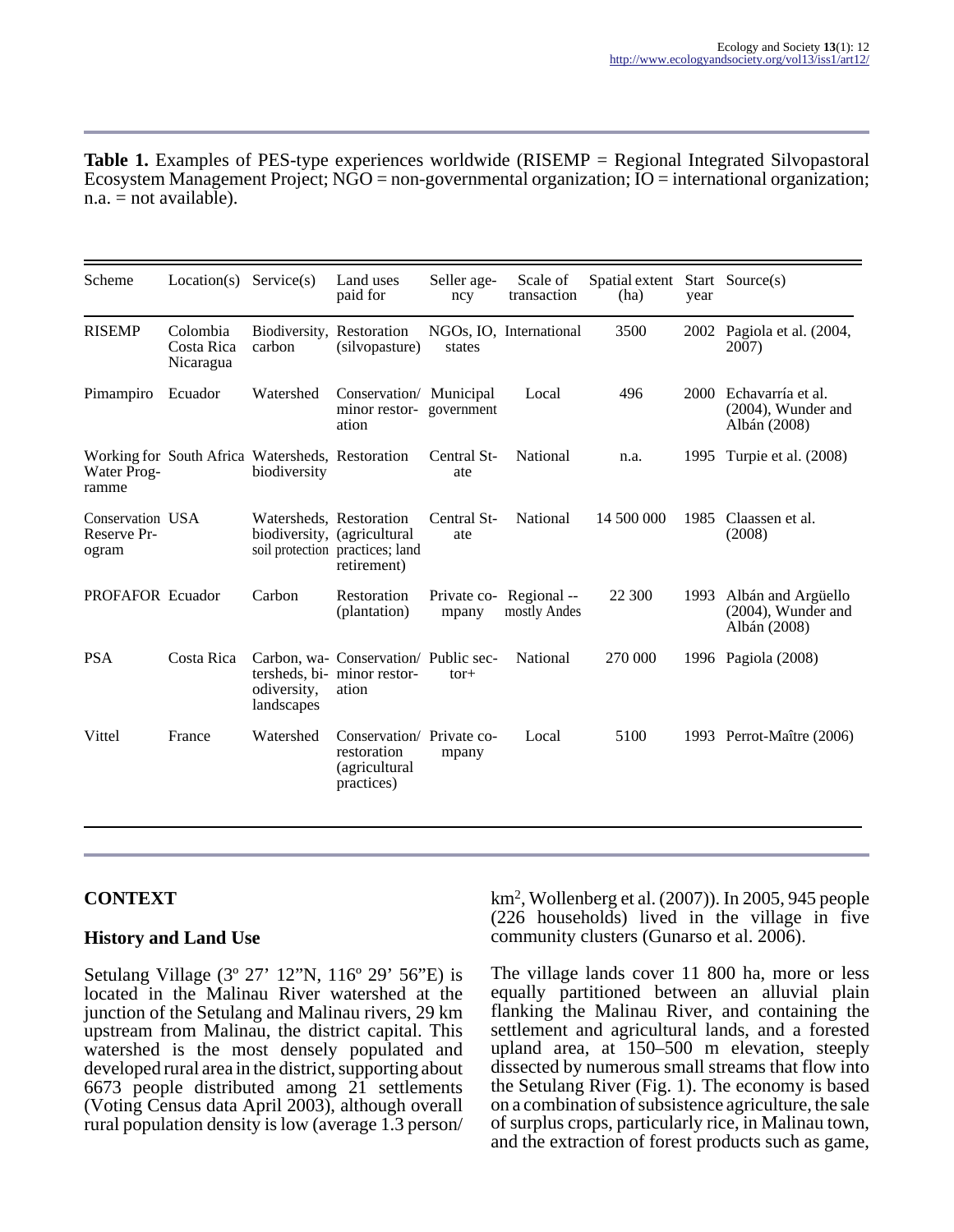fibers, and poles. Off-farm income comes mainly from younger people working for timber companies in Malaysia and overseas, money that is used for buying large capital items such as electricity generators or outboard motors, or for building houses. By local standards, Setulang is not a poor village, because of—among other things—its considerable agricultural production (Iwan 2003).

The people in Setulang belong to the Kenyah Oma' Long (Dayak) ethnic group, in contrast to surrounding communities, which comprise a more heterogeneous mix of Punan, Putuk, Abai, and Kenyah Uma' Lasan ethnic groups. The villagers of Setulang are relatively recent immigrants to the area, having moved in 1968 from their previous settlement at Long Sa'an, a remote village 125 km away on the upper reaches of the Pujungan River, to gain better access to markets and social services. The move was authorized by the Malinau River Customary Chief and the Subdistrict Administrator in Malinau. It was confirmed by the Bulungan Regent in 1974, in a written decree that broadly described Setulang's upstream and downstream limits with the villages of Setarap and Sentaban respectively, but not precisely the interior boundaries (Iwan 2003). Whereas those in Setulang claim that they moved into an empty area, more likely it was being used extensively by neighboring villages (de Beer 2003).

# **Land Use and Land Cover**

The villagers of Setulang practice a mix of shifting cultivation, agroforestry, and semi-permanent gardening, supplemented by fishing, hunting, and gathering. About 42% of the village lands are cultivated or lying fallow (mainly under bush and scrub), 44% is primary forest, 13% degraded forest, and 1% rivers and fringing vegetation (derived from a digital land-cover map prepared by CIFOR's Geographic Information Systems Unit using Landsat 7 data). Most of the lowland has been modified through transformation to agricultural land and timber extraction for local building materials, but the upland, which forms the catchment of the Setulang River, remains relatively intact. In mid 2000, the community set aside about 5300 ha of this area as a "Tane' Olen" (protected forest) to be used for subsistence hunting and to secure clean water (Iwan 2003). It is managed by the Tane' Olen Management Committee. Shifting cultivation in this area is prohibited, and effective

internal rules only allow benign extractive uses. Active protection measures are taken against intruders. Except for a couple of episodes (described below), the forest has never been logged, and so appears largely undisturbed (de Beer 2003, Iwan 2003, Sidiyasa et al. 2006). In addition to the Tane' Olen forest, a smaller area on the other side of the Malinau River, also claimed by Setulang, contains important habitat for the Bornean gibbon (*Hylobates mulleri*). As this area is steep and rocky, the villagers had already set it aside for subsistence hunting and the extraction of non-timber forest products. The idea of actively conserving this area, other than for low-intensity use, arose during discussions with a World Conservation Union consultant (de Beer 2003) and was subsequently finalized when the community drew up its land-use plan with help from CIFOR (Iwan 2006, Limberg et al. 2007).

# **Biodiversity and Conservation**

The natural vegetation of the area is classified as lowland mixed dipterocarp forest, dominated by trees in the families Dipterocarpaceae (21 species in five genera: *Shorea*, *Dipterocarpus*, *Dryobalanops*, *Parashorea*, and *Vatica*), Myristicaceae (13 species in four genera, including *Knema* (5 species), *Myristica* (4), and *Horsfieldia* (3)), Lauraceae (12 species in seven genera, including the important timber species *Eusideroxylon zwageri*). A forest inventory along four 20 m wide parallel transects, spanning 24.9 km overall within the Tane' Olen, was carried out in 2004–2005 with the assistance of knowledgeable villagers. The mean density and volume of trees >20cm diameter at breast height (DBH) was 201 individuals/ha and  $421 \text{ m}^3/\text{ha}$ , respectively (Sidiyasa et al. 2006). More detailed sampling of trees >10cm DBH in 67 0.01-ha quadrats along the transects produced 157 species belonging to 90 genera in 46 families, higher numbers than those recorded during other forest inventories carried out in Kalimantan, except for Apo Kayan, East Kalimantan, where 175 species were recorded in quadrats totaling 0.8 ha. When adults, saplings, and seedlings are considered together, a total of 218 tree species belonging to 120 genera in 53 families were recorded in the 0.67 ha sampled (Sidiyasa et al. 2006).

We currently do not have detailed measures of the richness of other components of biodiversity in this particular forest. Some species of global and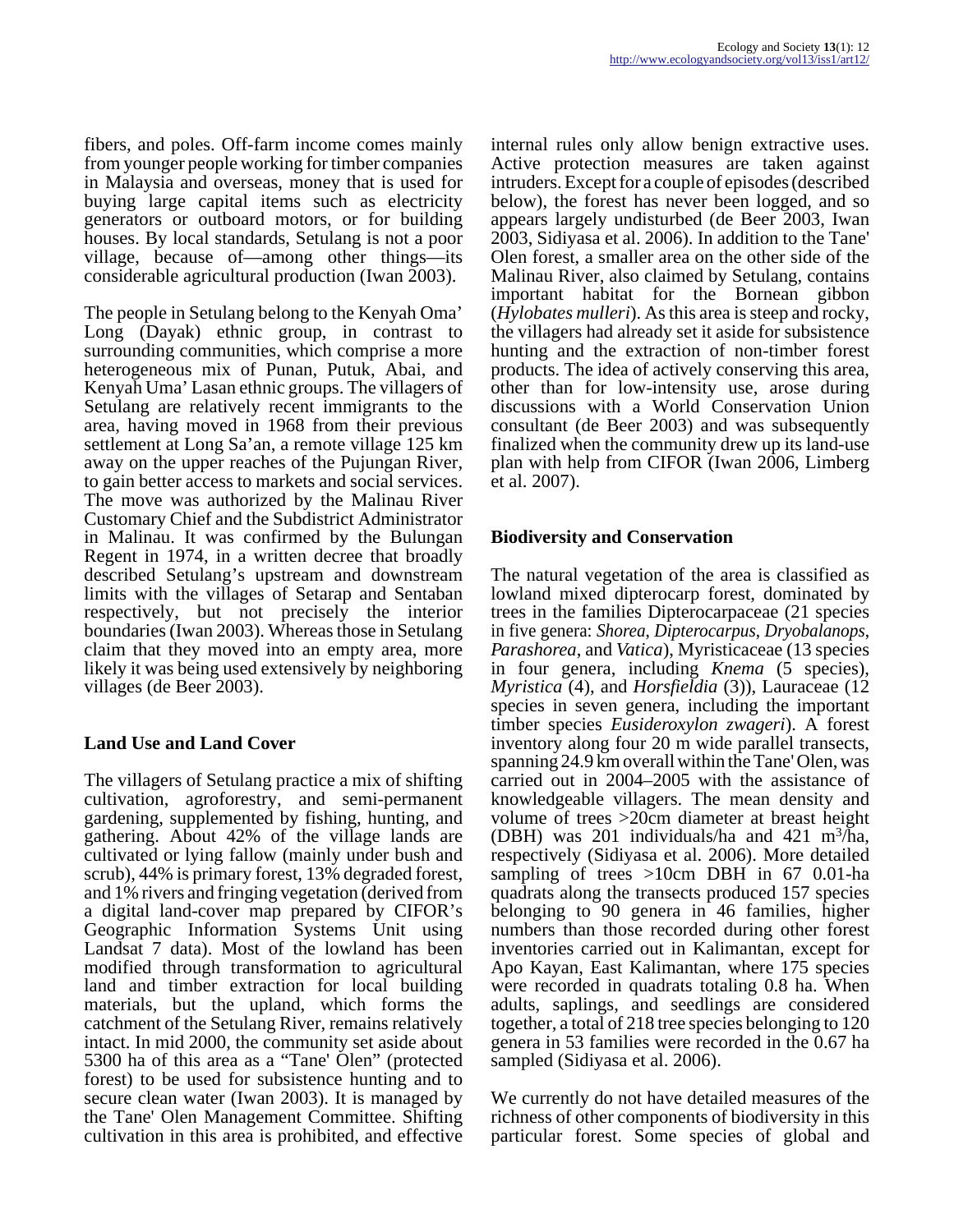**Fig. 1.** Location of Setulang Village in Malinau District, East Kalimantan, Indonesia, showing generalized vegetation cover and land use, as well as the two protected community forest areas (one proposed) referred to in the text.



national conservation concern have been noted, including Malayan sun bear (*Ursus malayanus*), the tree ferns *Cyathea borneensis* and *C. glabra*, and the palm *Caryota no* (de Beer 2003, Sidiyasa et al. 2006). More broadly, the forest is situated on the fringe of the proposed Heart of Borneo transboundary conservation area, a 220 000 km<sup>2</sup> region of rainforest spanning the highlands of Brunei, Indonesia, and Malaysia. After the Amazon and Congo Basin forests, this is the world's third largest remaining tropical forest, and a globally important center of biodiversity, some of it still undescribed. During detailed biological surveys of the Malinau Research Forest, just south of Setulang,

more than 2000 plant species were recorded from among 15 430 plants surveyed. Of these, more than 900 were tree species within 280 genera and 80 families (Sheil 2002). A single 1-ha plot produced 207 tree species with stems >10 cm DBH, one of the richest plots yet surveyed in Indonesia (D. Sheil, personal e-communication, 30 January 2008). These surveys also documented 239 species of birds (about 86% of those expected for the area), 37 species of mammals (56% of the potential maximum), 40 species of amphibians (with four more reliably reported by local people), 55 species of reptiles, and 42 species of fish (Meijaard et al. 2005). The biodiversity of this region is exceptional.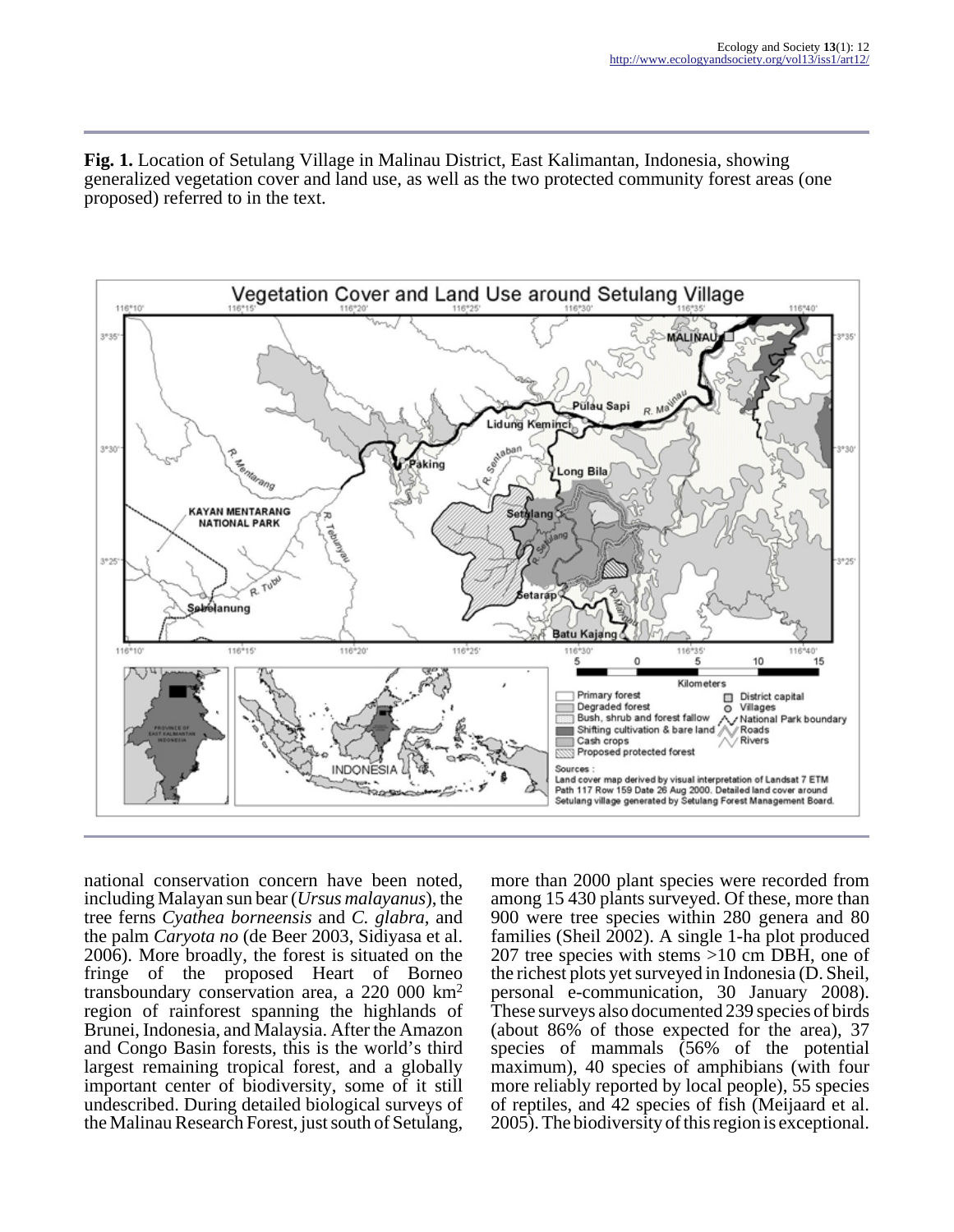## **Forest Clearance**

The lowland dipterocarp forests of Kalimantan are not only the most diverse of Indonesia's forests, but also arguably the most threatened. Lowland forest cover declined by 58% from an estimated 11.1 million ha in 1985 to 4.7 million ha in 1997, an annual rate of loss of 7%, well above the 2.1% annual loss of forest cover generally in Kalimantan (Holmes 2002). Forest cover has continued to decline at about 2% per year, although no breakdown by forest type is available (Fuller et al. 2004). The main causes of forest loss have been large-scale logging, alone or in conjunction with land clearance for purposes of establishing industrial plantations (mainly for timber and palm oil); small-scale clearance for subsistence agriculture, small plantations, or the establishment of new settlements under Indonesia's former transmigration scheme. Forest fires, often lit deliberately when clearing large areas of land for industrial plantations, compound the problem (Holmes 2002, Forest Watch Indonesia/Global Forest Watch 2002).

# **Logging**

Access to, use of, and responsibility for Indonesia's considerable forest resources has long been a source of tension between central government, provincial and district administrations, and local people. The balance of power has shifted with changes in governments and their policies, complicated by ambiguities in land designation, ownership, and rights, along with overlapping jurisdictions, selfserving authority, nepotism, and widespread unlawful activity at various levels (Brown 1999, Barr et al. 2001, Casson and Obidzinski 2007). Up to the late 1960s, local communities, district authorities, and regional administrations could undertake small-scale non-mechanized logging or issue permits for limited logging concessions, a system designed to secure the political allegiance and cooperation of local politicians for those in power (Obidzinski 2005). Most rural communities benefited only marginally through occasional employment. Difficulties of access usually limited the amount of timber extracted.

From 1970 onward, the government centralized control and allocated concessions, "Hak Pengusahaan Hutan," to large conglomerates with close ties to the family of the then-President, General Suharto, and to the military. The forests of Setulang fell within the concession area of PT Inhutani I, one of five state industrial forestry companies. All logging had to be mechanized, which excluded small-scale nonmechanized operators. Permit holders were required to practice selective logging, rotational harvesting, and enrichment planting on logged areas (Barr et al. 2001). Customary rights were eroded. People living in and around the concession areas received few benefits other than through occasional employment. Some allowed cutting to take place on community forest land, or engaged in illegal felling and sale of trees to timber companies (Obidzinski 2005). By all accounts, illegal logging was widespread, with timber processing capacity exceeding sustainable supply. Shortfalls were overcome by concessionaires harvesting more than their allowable annual cut, logging on short-rotation cycles or outside approved areas, and buying illegally harvested logs (Barr 2001, Smith et al. 2007).

Following the fall of Suharto in 1998 and the decentralization of many instruments of government, district authorities were authorized to issue smallscale logging permits, "Izin Pemungutan Pemanfaatan Kayu" (IPPK), for areas designated as either community or privately owned forest. These permits could be granted to individual landowners, cooperatives, farmers' and community conservation groups, or companies of various kinds (Barr et al. 2001). They allowed the holder to harvest timber and convert forest land to agriculture. Although legally the forests remained state land, revisions to the forestry law and a decree by the Ministry of Agriculture formally recognized "adat," the system of collective cultural beliefs, rights, and responsibilities held by different indigenous groups and administered by self-governing customary courts, laws, practices, and dispute-resolution processes (Alcorn 2000, Li 2001). This recognition enabled communities to lay legal claim to their forest resources and appropriate more of the timber rent.

Most IPPK concessions were harvested mechanically. Local timber brokers negotiated the transfer of rights to harvest timber from a community to a logging company or contractor in exchange either for cash or an in-kind settlement, or both, before securing the necessary IPPK from local government. Many logging companies with IPPK defaulted fully or partially on the promised fees, leaving communities with degraded forests. Cash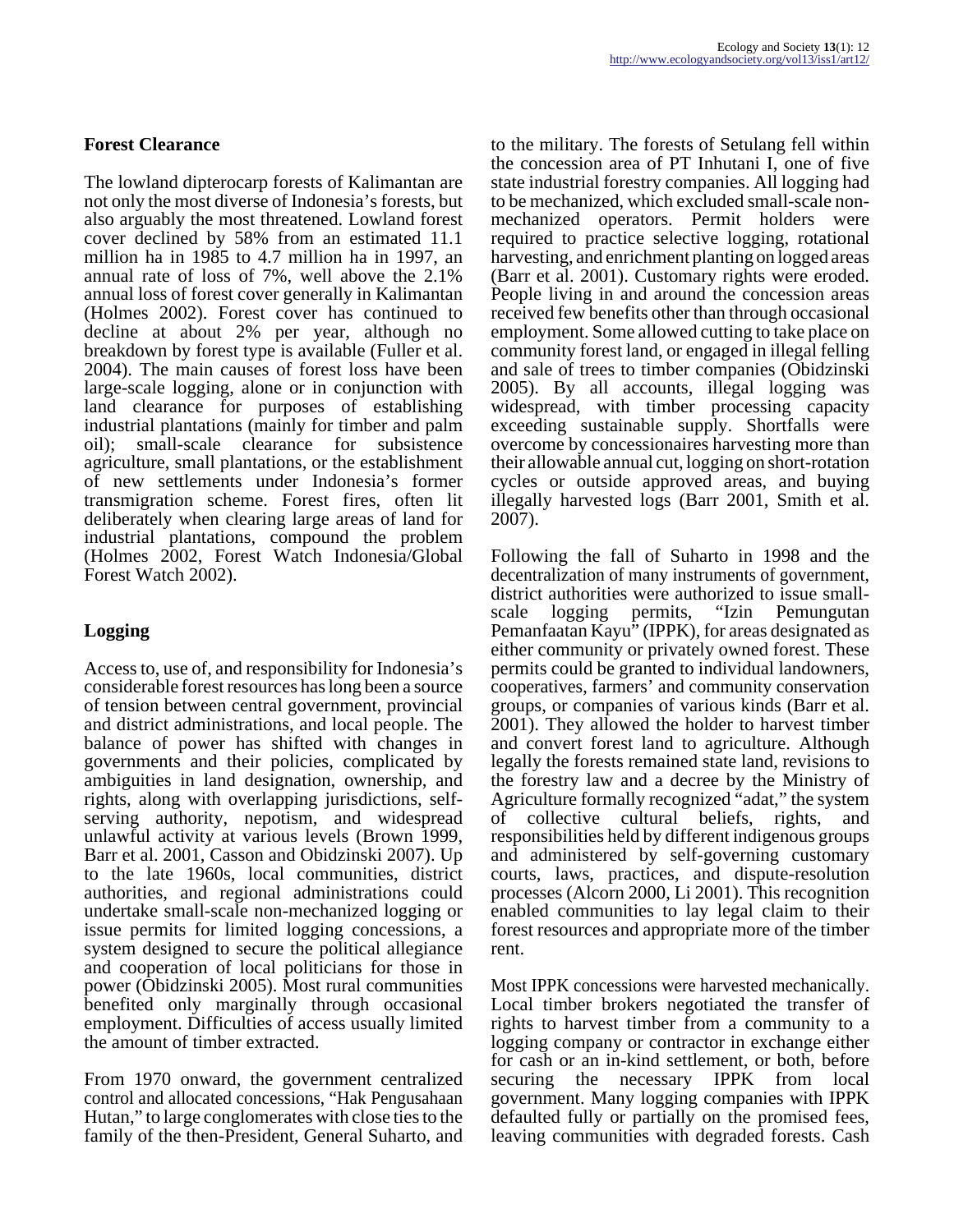transfers varied greatly depending on forest size, timber quality and access, and a community's negotiating skills, level of internal organization, strength of relationship with district government, and the credibility of threats to blockade logging operations in the event of non-payment (Engel and Palmer 2006, Palmer 2007, Wollenberg et al. 2006). Because the loggers were no longer backed by the military or by central government, forceful local communities were able to act against companies (see below). Increasing problems with IPPK caused the central government in 2000 to revoke the right of district authorities to issue IPPK. Following a further decree in 2002, logging under IPPK stopped in 2003 (Barr et al. 2006).

#### **INTERACTIONS BETWEEN SETULANG AND LOGGING COMPANIES**

The villagers of Setulang were affected by developments in the forestry industry in various ways. In 1974, two logging companies operating out of the neighboring villages of Sentaban and Setarap damaged some of the forests claimed by Setulang, causing the rivers to become turbid and threatening drinking water supplies. In 1995, a timber broker approached the community about logging the upper Setulang watershed, but was rejected. Between 2000 and 2002, at the peak of logging under IPPK, the community was approached by timber brokers on eight occasions to log the Tane' Olen forest. Despite the increasing value of these offers, the largest of which was priced at \$300 000, a majority in the community chose to decline them, although minority voices started to perceive potential advantages in the offers (Iwan 2003).

In September 2002, villagers hunting in the upper Setulang watershed found that 33 meranti trees (*Shorea* sp.) had been logged and removed. They approached the camp of the company, CV Gading Indah, operating out of the neighboring village of Setarap, and confiscated their heavy machinery, bringing logging to a standstill. The village demanded compensation from the company of 5 billion rupiah (US\$555 000 at the prevailing exchange rate). Tough negotiations over the following month, mediated by the district government, resulted in the company agreeing to pay Rp.400 million (over US\$44 000) in compensation. Rp.200 million was paid in October 2002 (Iwan 2003). A further Rp.100 million was

paid in early 2006; the balance is still outstanding. In December 2002, in a similar episode, PT Lestari Timur Indonusa started logging the Tane' Olen forest. Upon discovery, villagers impounded heavy machinery, removed the keys, and referred the matter to the sub-district administration (Iwan 2004). Various confrontations followed, but in the end, no compensation was paid (G. Limberg and R. Iwan, personal e-communication, 20 September 2007). Finally, the community successfully confronted the state logging company, PT Inhutani II, who had ordered villagers off their lands across the Malinau R on the grounds that these were part of Tanjung Lapang village, for whom PT Inhutani II was going to clear the land for agriculture.

By these actions, the community of Setulang showed its willingness to protect its forest and use force to halt logging. It also received substantial monetary compensation for one illegal intrusion. External pro-conservation interests acknowledged and supported these efforts. Because its main motive had been to conserve clean river water, Setulang was selected as one of three villages to represent Indonesia at a World Water Day ceremony in Kyoto, Japan in March 2003. Through CIFOR, Setulang was also nominated for, and in June 2003 received, the Kalpataru Award from the Indonesian Ministry of Environment for an outstanding effort to protect their local environment (Iwan 2003).

#### **THE COMMUNITY CONSERVATION CONCESSION IDEA**

In choosing to protect its forests and act forcefully and consistently against illegal loggers, Setulang acquired a reputation for exercising strong collective control over its natural resources (see Iwan 2003, 2006, and Anau et al. 2005 for details). Why then offer the villagers a community conservation concession (CCC), under which they would be paid for conservation, contingent upon their performance?

There were two main reasons for the idea. First, with the ever-mounting offers from logging companies, we perceived the danger that internal collective conservation preferences could erode; some community members had already argued that the offers should perhaps be considered. Second, pressures from external pro-logging interests were creating additional direct community protection costs (e.g., monitoring). In other words, both push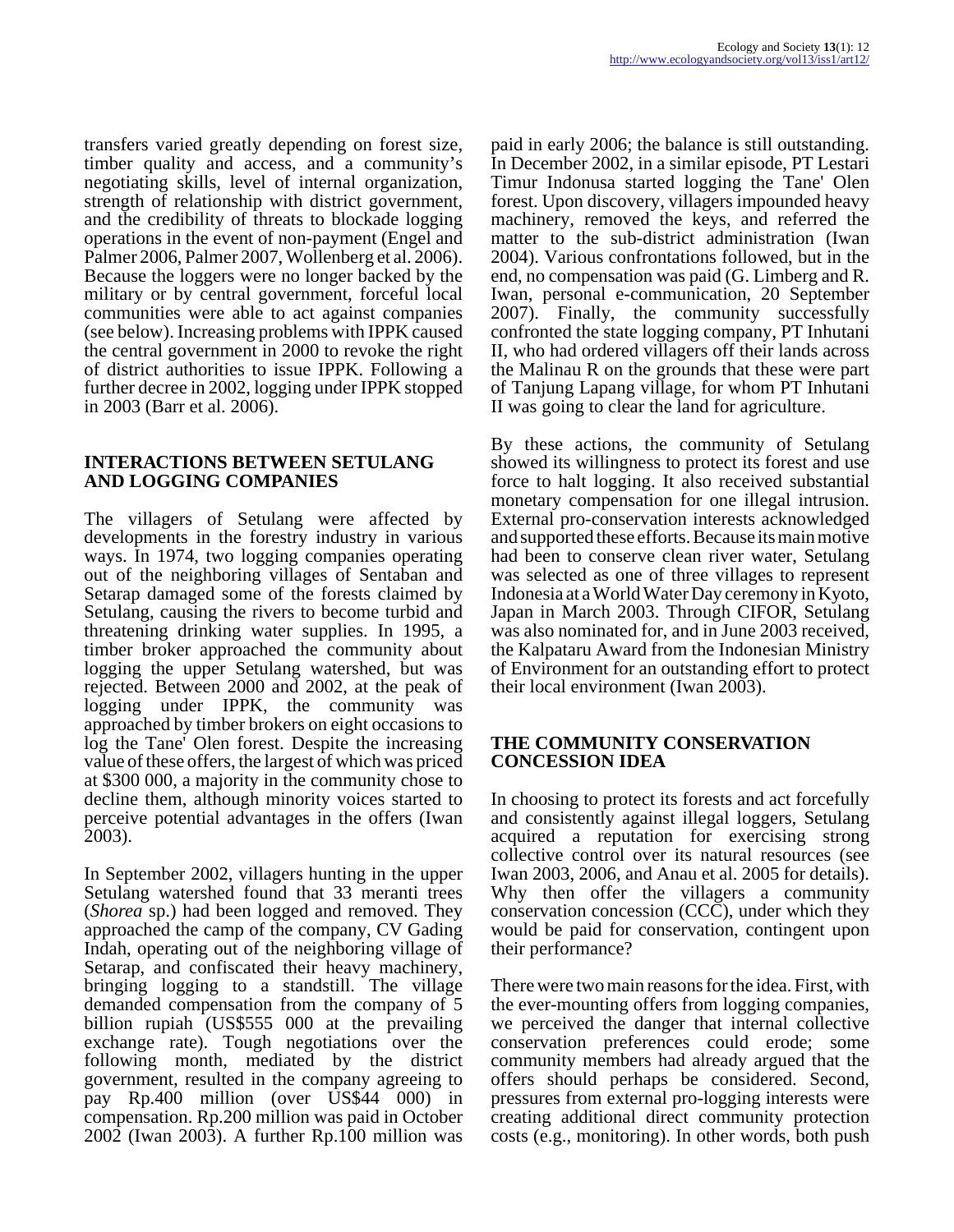and pull factors could mean that a tipping point might be reached in the future where conservation attitudes could be jeopardized. Payments under a CCC could counteract this.

Nevertheless, the CCC scheme was challenged by the partly overlapping land claims of neighboring communities, and by the economic interests of influential external pro-logging actors—in particular local government and logging companies—who would stand to lose if a CCC was implemented. Technical considerations include the extent of additionality, the potential for leakage, the permanence of the solution, and what constitutes an appropriate level of compensation (see below).

# **Local Reactions**

We discussed the basic idea of a CCC with villagers at four meetings, and it was received positively. They suggested using the prospective payments for such things as financing the costs of forest protection, strengthening land tenure through land demarcation, and improving village infrastructure. Views differed on whether money should be disbursed directly to households. Most villagers saw an advantage in annual installments, rather than the one-off payments being offered by logging companies. They reasoned that, in other villages, the sudden appearance of relatively large amounts of cash had generated spending sprees with little long-term improvement in the quality of life. They thought it better to absorb smaller amounts of money received on a regular, predictable basis. This preference for smaller periodic disbursements over a larger early one-off payment suggests that people in Setulang have long planning horizons and are implicitly and unusually adopting a "negative discount rate": a sum of money paid upfront is valued less than the same quantity distributed periodically in smaller amounts in the future.

The community disliked the term "concession" in the CCC concept, associating it with external control (e.g., by logging companies). It clearly wished to retain control over land use. Moreover, the district government had said that, because logging concessions pay taxes, conservation concessions should do the same. The term "sponsorship" was thus preferred, the argument being that just as a football team could play with or without sponsorship, but would do better if sponsored, so too the community, in conserving its

forest, would be more successful if supported externally (de Beer 2003). This retained the element of contingency, as the sponsor could withdraw if the contract was violated or the desired outcome was not achieved.

### **Conservation Opportunity Costs and Concession Payments**

How much should those interested in conservation be prepared to pay to reward Setulang for conserving the forest? The timber stocks and biodiversity values of the Setulang forest had not yet been surveyed. The one-off payments offered by timber brokers to Setulang provide one measure of the opportunity costs of conservation, the benefit that the community would forego by deciding to conserve the forest. The highest offer was about US\$300 000 (Iwan 2003), corresponding to US\$56.60/ha or US\$1442 per household. It is possible that this amount was deliberately overstated to secure the permit, but with no intention of paying the full amount. Nevertheless, in the first CCC proposal prepared, based on preliminary consultations with Setulang, we sought an annual payment of US\$30 000/year, at least for an initial period of 5 years, which might be competitive with the timber broker's high one-off offer.

Later negotiations revealed that people would accept lower amounts, down to as little as US\$2000 per year (Setulang village meeting, April 2003). The motives for this seemed obvious: the community would stand to lose significant domestic benefits clean water, game, building material, etc.—if the forest was logged. The value of these benefits needs to be subtracted before arriving at the net opportunity cost of conservation. Whereas some of these benefits (e.g., wood extraction) can be valued in economic terms, others such as clean water are more difficult. Some, e.g., cultural values, are basically impossible to express in monetary terms. It is questionable whether an explicit economic valuation exercise would add much insight in this case.

#### **Three Community Conservation Concession Proposals**

Between July 2002 and December 2003, the Center for International Forestry Research (CIFOR) prepared three proposals: two for corporate donors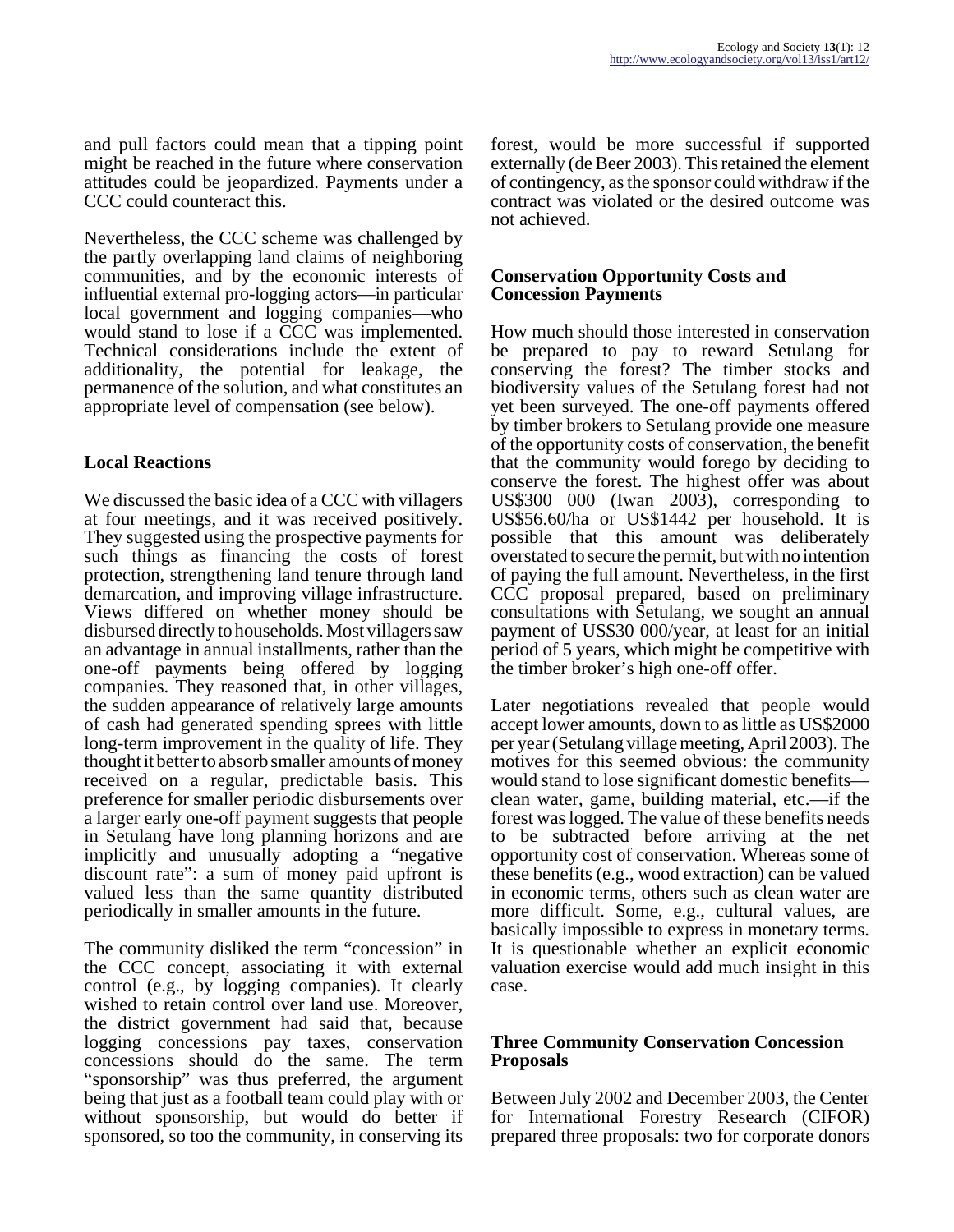and one for an international conservation organization. Informal contacts with a foreign oil company operating in Indonesia suggested possible interest in funding conservation and communitydevelopment activities. The company's independently operated development fund had already financed conservation activities elsewhere, including the nearby Kayan Mentarang National Park. The proposal, for US\$205 000 over 5 years, was the largest of the three we prepared. Three-quarters of this—US\$30 000 committed annually for 5 years was budgeted for community payments proper, based on assumed local opportunity costs. US\$45 000 was set aside to facilitate cross-site visits by other communities and the production of a video, aimed at scaling-up the initiative if successful. The remaining US\$10 000 was to fund an Indonesian student. CIFOR offered considerable counterpart resources, for example by helping to negotiate the agreement, monitor compliance, and document and analyze the process. The initiative eventually stalled for reasons similar to those encountered in negotiating the next proposal.

A large international bank's corporate fund for financing community-based conservation was contacted in early 2003. The fund's mandate was "to finance projects that help local communities become self-sufficient in terms of conservationbased economic development" (I. Fiszel-Bieler, personal e-communication, 21 July 2003). We requested US\$50 000, a much smaller grant than from the oil company, because of the donor's lower financing ceiling, shorter time horizon (maximum 3 years), and our recognition that Setulang would accept less for a pilot scheme. CIFOR was to provide counterpart commitments similar to those in the oil company proposal. Protracted negotiations took place in the first half of 2003. From the outset, the donor was concerned about the sustainability of the CCC, yet the time horizon was insufficient for a long-lasting CCC scheme. Our proposal, submitted in July 2003, focused on creating a US\$36 000 trust fund, with an estimated yearly 5% financial return (US\$1800). We hoped to supplement this with funds from other donors to produce a more competitive annual return. In contrast, the donor wanted the fund to yield a financial return for distribution to the community and provide rotating loans for productive activities within it. In a revised plan, we made the loans contingent on the community not selling their timber rights. An Indonesian NGO specialized in revolving funds would oversee implementation. It soon became clear that the donor

would not support a scheme that placed a cap on local land use, or that tied support directly to compliance with this cap, as this appeared to be buying the land, something for which the fund had no mandate. Instead, the donor suggested a more conventional 3-year project, with activities centered on creating employment and generating additional income, aimed at distracting attention from the cashfor-logging option. Adopting this proposal would mean severing the link between performance and payment ("contingency"), a key concept of both PES and the CCC. It left little room for further negotiations.

An international conservation NGO, active in the field of conservation but with an increasingly people-oriented focus, was contacted in late 2002. It looked the most promising of the three options as the specific budget line to which we applied was described as involving long-term acquisition of land-use and ownership rights through purchase or lease. Two versions of the same proposal were submitted in 2003, the first for US\$38 000 and a revised one some months later for US\$41 160. In both cases around 75% of the total budget would be transferred in cash to an existing village community development fund, the balance being used for specific activities and training related to forest protection. Much time was spent clarifying issues and discussing critical points. As this was a new type of initiative, the donor investigated the options in detail, including hiring a consultant to visit both CIFOR and Setulang. Following the consultant's report (de Beer 2003), the donor decided not to finance the project under the specified budget line but encouraged resubmission if the focus shifted to "inter- and intra[-]village consultation, development of tourism facilities, establishing a credit union, improving school curriculum and implementation of forest (co)management activities" (M. Hoogeslag, personal e-communication, 15 December 2003). In effect, the donor wanted to pursue a more traditional Integrated Conservation and Development Project (ICDP). One reason was the perceived danger of the CCC intensifying conflict with neighboring villages over the unclear boundaries. A second was a dislike of the concept of "quid pro quo" payments: the consultancy report had identified "the risk of a too direct link between conservation and money given" (de Beer 2003). This sudden turnaround led CIFOR to abandon the proposal, because the innovative part of the project would be lost. A much smaller Rp 60 million (US\$6300) grant was eventually disbursed and split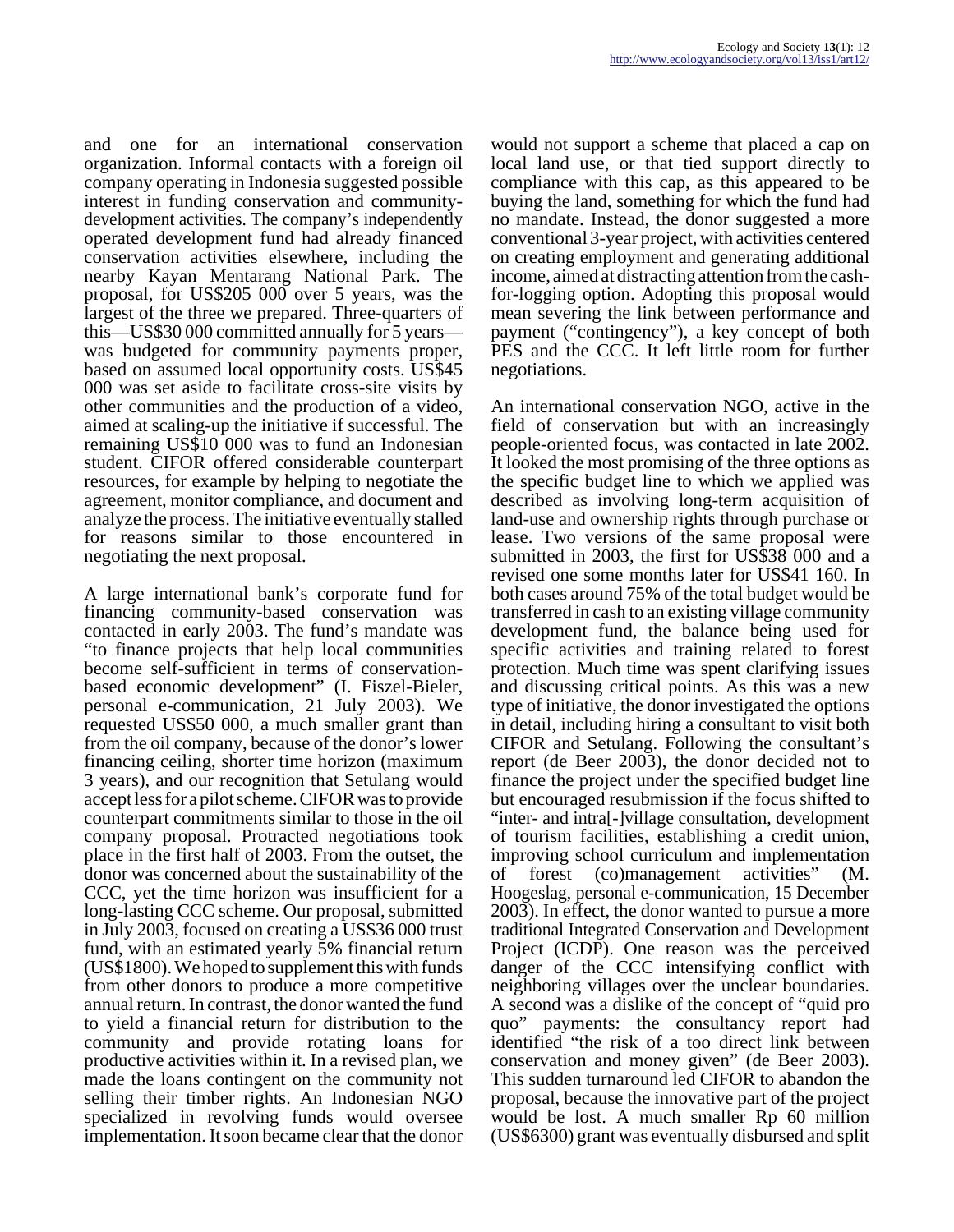equally among the villages of Setulang, Sentaban, and Setarap to facilitate community-based forest management activities. Setulang used its funds to survey and demarcate the Tane' Olen forest (Sidiyasa et al. 2006), undertake training on ecotourism development and mushroom cultivation, improve communication with neighboring villages, and agree on rules and sanctions governing the protected forest (Gunarso et al. 2006).

## **Rights, Rules, and Rewards**

Land tenure and resource access are critical factors affecting the feasibility of a CCC. Both depend on relationships with the State and neighboring communities. Setulang denies any uncertainty over its borders (Setulang village meeting, February 2003), but neighbors on three sides challenged the rights of Setulang, a village of recent immigrants, to claim all the forest area (de Beer 2003). Village land rights are well-defined in the core area, but are ambiguous along the margins, other than with Setarap, the southern neighbor, with which Setulang has established friendly relations and a clearly defined border. During Setulang's disputes with loggers, the contractors concerned operated out of neighboring village territories, claiming they were blameless because the village borders were unclear. Whether justified or not, this reflected various unresolved border conflicts. Fuzzy boundaries are accepted as long as there is little at stake, but once the potential high economic value of the resources therein is recognized and opportunities arise to harness it, land claims and conflicts intensify, the ambiguities of traditional rights are exposed, and there is a drive to establish property rights. To resolve these conflicts, steps were taken to establish dialogue among the villages concerned, out of which came broad agreement on the need to protect the remaining forest in each village territory. Nevertheless, agreeing on mutually acceptable boundaries remained the priority (Gunarso et al. 2006).

The legal status of Setulang's protected forest is also ambiguous. The District Forestry and Plantation Office claims that the contested forest was declared a protected forest in 1971 under the provincial landuse plan for East Kalimantan, although the villagers had no knowledge of this (Iwan 2004). If true, then Setulang would lose its leverage over the land and its right to compensation, because the government would then be in charge of protecting the forest.

Ironically, had this been the case previously, the area de facto would have been logged, but by exploiting all the uncertainties and ambiguities, Setulang effectively marginalized the 1971 declaration.

Setulang had held preliminary discussions with the Ministry of Forestry about declaring the upper Setulang catchment a Forest for Special Purposes ("Kawasan Dengan Tujuan Istimewa," KDTI), a process requiring a forest inventory and resolution of any border conflicts (P. Gunarso, personal ecommunication, 22 July 2003). At present, such a decree, issued by central government without the district government's consent, would be little more than a paper declaration. It would reduce the village's legal ownership and management flexibility, even more than if it was a protected forest. This could jeopardize the CCC proposal, which hinges on the assumption that the village can make proper, legal, land-use choices. If the forest was declared a KDTI, it would be meaningless to pay the community a contingency fee for merely respecting the law. With these drawbacks, Setulang has so far not pursued this option further.

In addition to the claims made by neighboring villages, other parties have interests in the outcome and could influence whether the Setulang forest should be logged or conserved. These include the central government in Jakarta, whose position is equivocal, recognizing both the long-term benefits of conservation and the more immediate contribution of logging to Indonesia's economy. Nevertheless, central government probably has limited influence on local land-use decisions, and so would not need compensation. In contrast, the district government is more influential although also subject to opposing forces. There are considerable public relations benefits in being seen to support the CCC, an institutional novelty in Indonesia, thereby boosting the green image of Malinau District. Against this, the district government stands to lose logging revenues. On balance, district officials are probably largely opposed to the CCC. Without their approval, the scheme might be unsustainable. Whether and how the district government should be rewarded would have to be negotiated. Finally, logging companies and their intermediaries capture most of the timber rents and so stand to lose most from the CCC. They were obviously keen to log the area, and might lobby strongly against a CCC, but as they have no legitimate area-specific claims, they would not have to be compensated.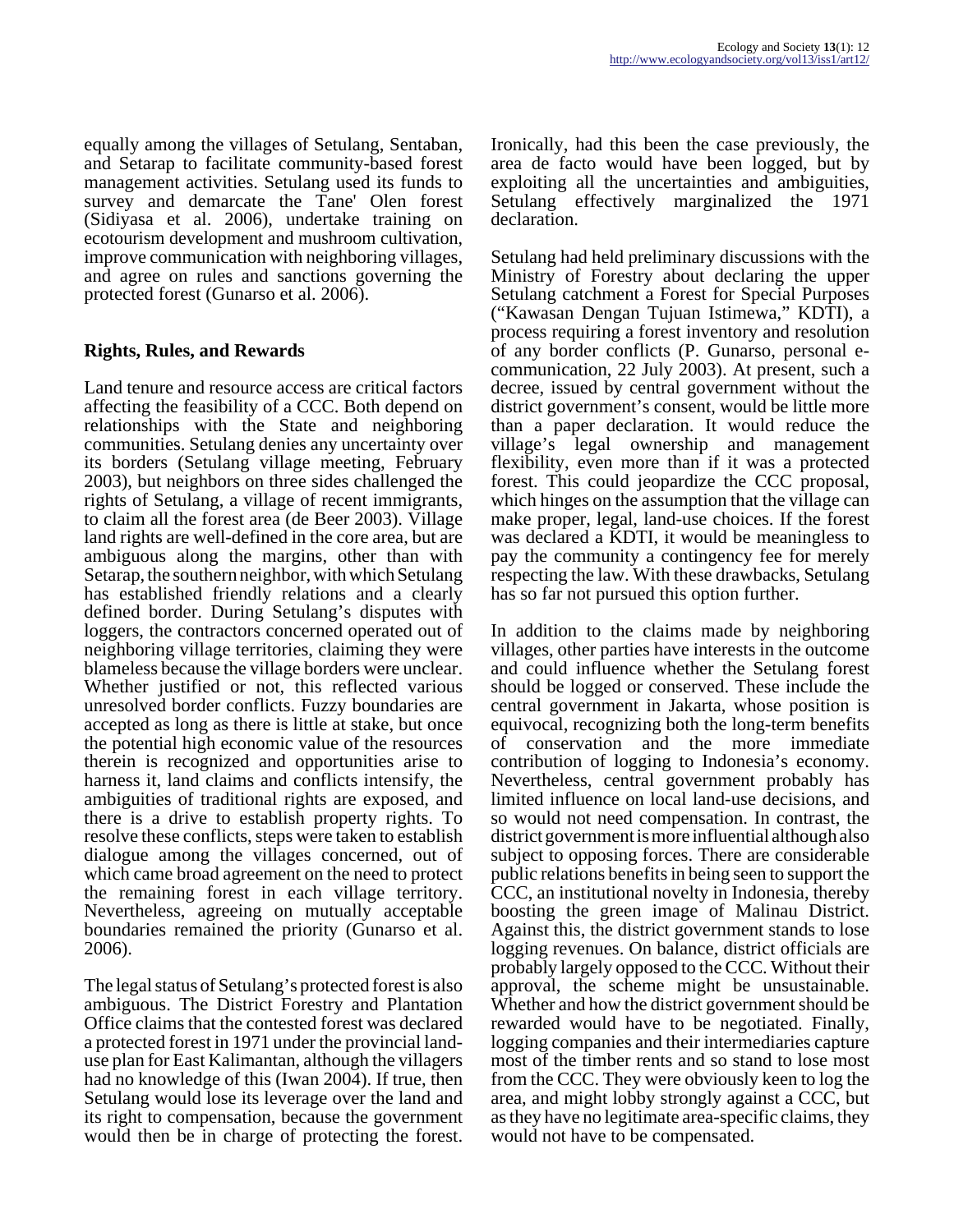#### **Environmental Efficiency**

Three main factors need to be considered in making such interventions environmentally efficient: additionality, leakage, and permanence (Wunder 2007). If the Setulang community is already committed to conserving its forest, would a CCC have any additional effect? Could a CCC have, perversely, a "subtractional" effect, with external payments weakening internal motivations to safeguard the forest (Sengupta et al. 2003)? This is ultimately an empirical question that cannot be resolved beforehand. Nevertheless, given some division of interest within Setulang and incremental protection and opportunity costs (see above), the CCC might provide a tangible, positive economic incentive. Although most people currently do not favor selling their logging rights, if they were to change their minds—a danger indicated by the minority pro-timber voices occasionally heard within the community—this would probably only be known externally once it was too late, and the tipping point had already been passed. This favors being proactive.

Leakage could happen if logging and associated pressures on biodiversity are moved elsewhere. Complete leakage only occurs, however, if logging is wholly demand driven, which it is not. Even a small decrease in the area available for logging reduces its scale. If the Setulang forest has some special biodiversity values, as we suggest, then even partial displacement produces a further net positive outcome. Moreover, if this initiative was successful, other communities might follow suit. Should a local market for conservation services emerge, it could reduce logging more widely.

The permanence of a CCC depends on the duration of the payments and their continued success in protecting biodiversity against both internal and external threats. Obviously, conservation preferences in the village may change, local institutions could fail, funding may cease, or external actors (district government, neighboring villages) might intervene to impose a different outcome. Within current constraints, the proposed CCC design, with equalsized recurrent payments, and some consultation and participation of external actors, seems the most sustainable option.

#### **DISCUSSION**

Why did the CCC initiative fail? On the community side, there was certainly widespread enthusiasm. But, despite initial interest and prolonged negotiations, none of the three prospective donors were convinced enough to support it. Two of the three were eager to finance other activities in Setulang in line with a more conventional Integrated Conservation and Development Project (ICDP). Two common obstacles shaped the outcome.

First, none of the donors had a time horizon to make continuous payments over more than 3 years, yet the funds they offered were insufficient to create a trust fund that would have allowed payments to be stretched over a longer period. Simply financing 3 year pilot payments in the hope it could be extended later appeared unsustainable to them. They also implied that paying year after year without changing the rules or logic of the system was unsatisfactory. They preferred a solution that would somehow fix the problem, as they saw it, within their restricted project timeframe. But payments for environmental services (PES) make most sense exactly in those cases where short-term solutions are unlikely to work and the recognition of lasting trade-offs is necessary, as in Setulang.

Second, all the potential donors felt uncomfortable ultimately with the notion of contingent payments. They reasoned that their image of being benevolent benefactors would suffer if they withdrew funding in the case of non-compliance. Moreover, they feared being accused of seeming to be overbearing in their dealings with a poor Indonesian village. Even the international conservation organization, striving to gain a pro-poor image, was concerned about the possibility of having to go against local people's interests.

The donors also raised two important legitimate concerns: uncertain land tenure and the nature of the conservation problem. One donor in particular was apprehensive about the potential for a CCC to exacerbate inter-village conflicts over land. Whereas we agreed that this was an issue, it did not seem to be an absolute impediment. If it was, then a CCC or other area-based PES scheme would be unworkable in any forest-dwelling community in Indonesia (and beyond), because uncertain land tenure is the national norm rather than the exception. Competition and conflict are invariably low wherever land is used extensively and intermittently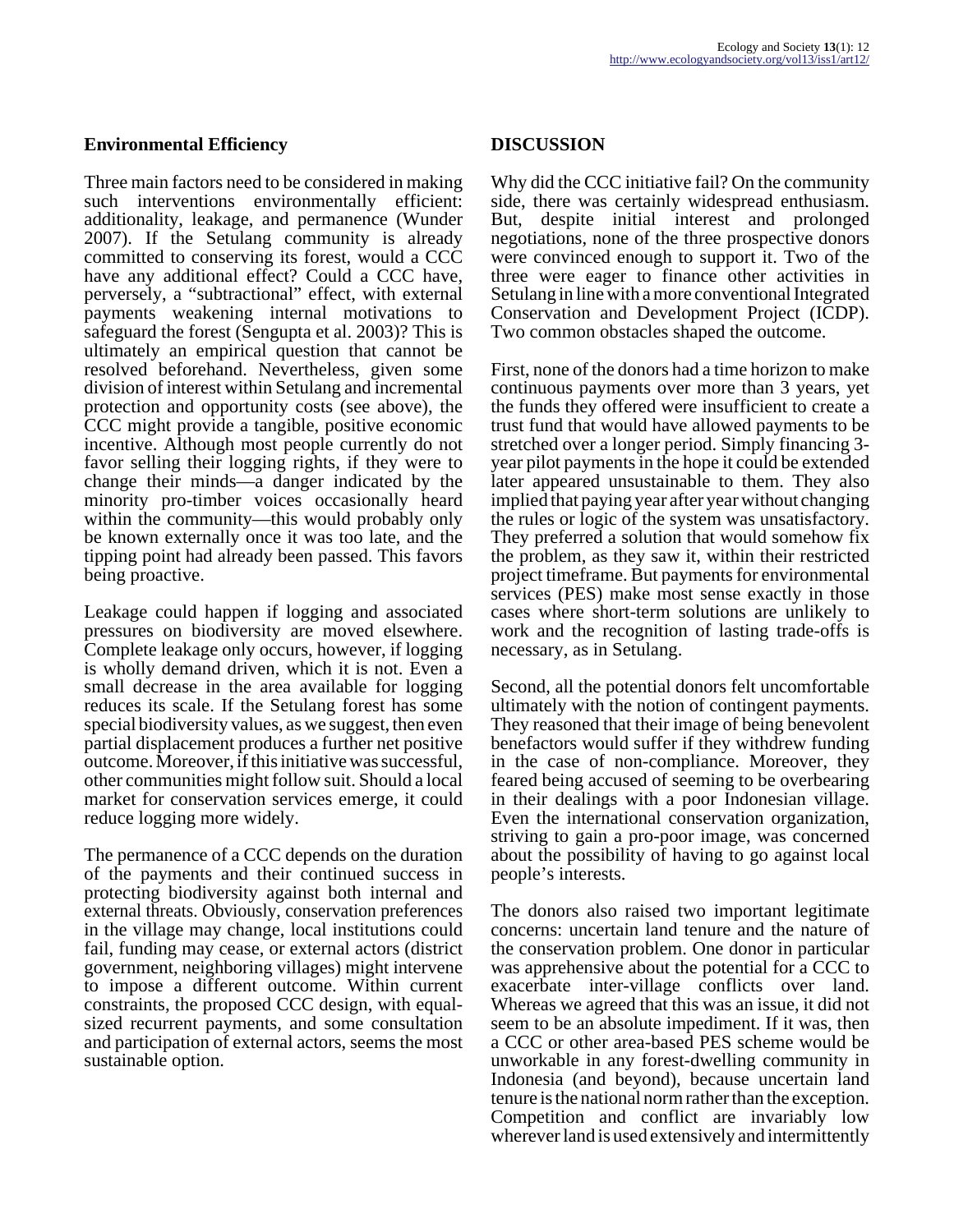for extracting low-value resources. Tensions emerge when more profitable opportunities, such as timber harvesting or ecotourism—suggested by one of the donors—arise. The advantage of an areabased agreement is that the issue of land tenure is brought into the open, whereas a conventional ICDP tends to obscure it behind a screen of project investments and activities. Common solutions include clarifying the boundaries beforehand, buying out the weaker claims, or sharing the benefits. As it is, the boundary disputes between Setulang and its neighbors have now been resolved, leaving the Tane' Olen intact, albeit for reasons other than establishing a CCC (Godwin Limberg and Ramses Iwan, personal communication, 3 September 2007).

The rationale for any local-level conservation intervention is that the local landholder's preferred land use is sub-optimal for external users of the service, causing a lasting externality. Direct PES, including CCC, is most appropriate where such externalities are likely to persist, making continuous compensation desirable. In contrast, an ICDP may be more suitable when discrete interventions exist that help overcome profitability gaps and eliminate the externality (Wunder 2005). The threat to biodiversity posed by logging the forest at Setulang would seem to be addressed more directly and costeffectively through a CCC. The discrete project interventions suggested to us by the donors—setting up a revolving credit fund and an ecotourism project —appear too expensive and likely to fail. Revolving credit funds in the region have been plagued by high administrative costs and low repayment rates (Holloh 2001, Conroy 2003). Moreover, there is no direct link to conservation. The sustainability of the suggested ecotourism project is also questionable, given the remoteness of the area, difficulties in access, and concerns internationally over security in Indonesia. Local tourism is an option, but is hardly likely to produce sufficient revenue to counterbalance the pressures from logging.

In short, although both approaches face similar challenges, an ICDP seems more costly to initiate and implement. Net benefits received by the community are probably less because of higher overheads and start-up costs. Whereas the sustainability of a CCC depends on ongoing payments, this probably applies to ICDPs as well, because of the need to subsidize unprofitable projects or initiate new ones when others fail. An ICDP probably does not provide the same

opportunity for learning and extension as does experimenting with the more innovative CCC.

Ultimately, the innovative notion of "buying biodiversity benefits" was not genuinely reconcilable with the donors' agendas—in either temporal or conditional terms. Their approach reflected a desire to support simultaneously both socioeconomic development and biodiversity conservation, treating them as inextricable. Their agenda is commendably altruistic; they expect little more than a positive public image and all-round gratitude. But this fuzziness of objective could compromise both outcomes. Had poverty alleviation been the overriding concern, then Setulang was probably not the appropriate target; other villages in the region are much poorer. Had biodiversity conservation been the priority, then the Setulang CCC ought to have been supported; a local conservation initiative would have been rewarded (and, incidentally, local incomes would have increased). But, by addressing neither of the objectives directly, little progress was made in achieving either of them.

# **CONCLUSIONS**

Five main lessons emerge from this study. First, to meet the challenge of successfully reconciling conservation and development, we need to test and refine more innovative approaches. Donors and other potential biodiversity buyers should be encouraged to be more adventurous and support such efforts, despite new modalities and the risks involved. That will require longer time horizons and the courage to employ direct, conditional payments. Given the need for accountability, the conservatism of donors is understandable, but breakthroughs will not happen if opportunities to experiment, observe outcomes, and adapt are missed. Conversely, sticking exclusively to an integrated conservationcum-development agenda is likely to produce inefficient interventions in many hands-on situations, where the generalized problem is the lasting nature of the externality; where forests may not be worth enough to local stakeholders to conserve actively without external compensations, and where there are no quick, discrete fixes.

Second, opportunity costs are the key concept for determining payment size and willingness to accept a CCC. In the case of East Kalimantan, these costs will often be high and front-loaded (due to the profitability of cashing in logging rents), rising over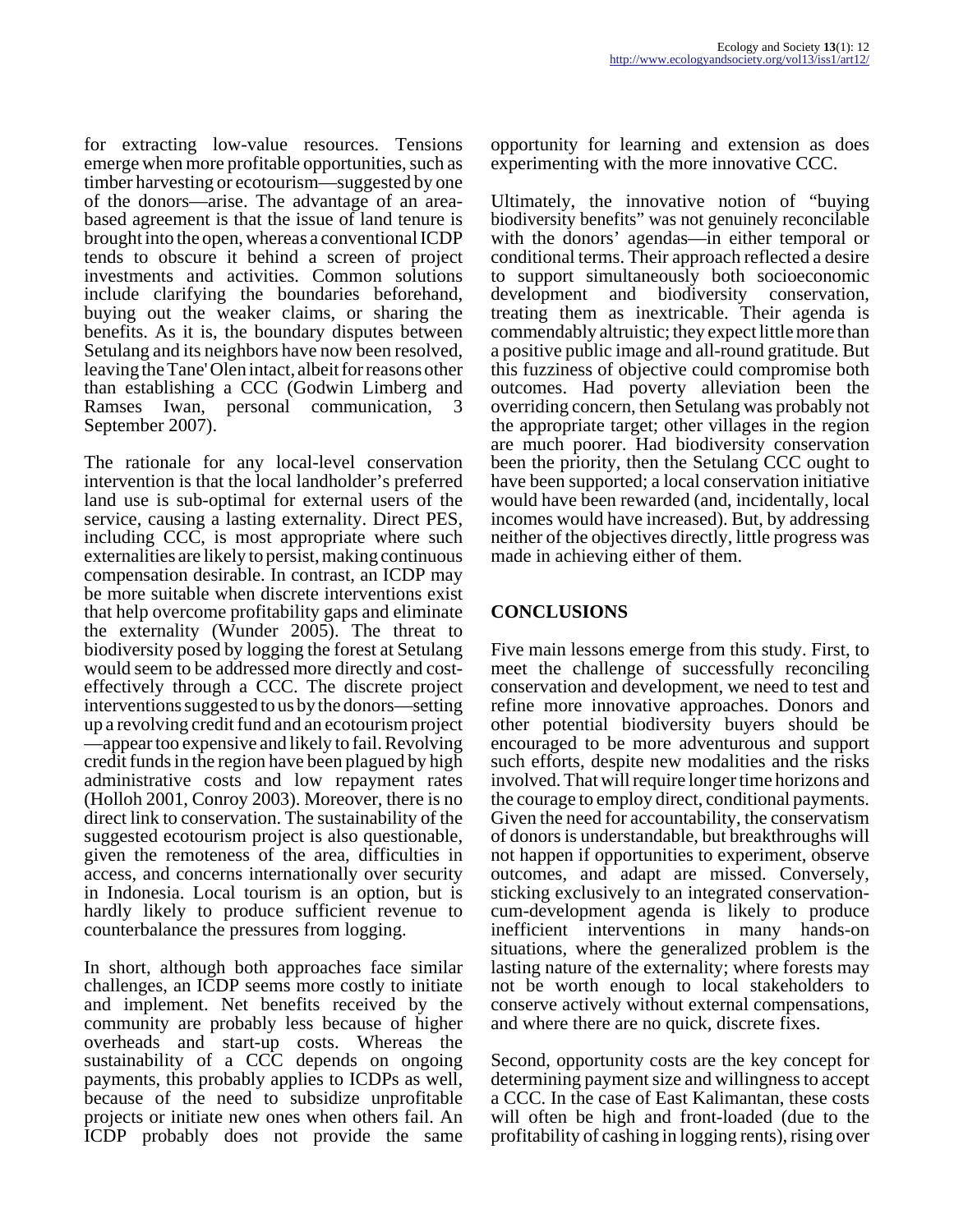time (due to higher company offers), and borne by multiple stakeholders along the value-added chain (see next point). Nevertheless, one should look at net opportunity costs, subtracting internal conservation benefits, e.g., from clean water or game. Even so, economics may not give the full answer, because hard-to-monetarize cultural benefits can also play a role.

Third, the vested land-use interests of external stakeholders cannot be ignored. From timber companies to intermediaries, district government to the national economy, all benefit somehow from timber rents. By foregoing these rents, they would bear corresponding conservation opportunity costs. Approaches that focus exclusively on the immediate land users risk failure because they ignore powerful external stakeholders and the ambiguity of land tenure in tropical forest-frontier settings. Overlapping rights and tenure claims need to be clarified (although not necessarily legally formalized) before a conservation concession can be established. Not all stakeholders with net opportunity costs need to be compensated, but their likely claims must be evaluated and, if necessary, negotiated. Neighbors with historical claims to the area perhaps have the strongest case, but the needs of the district government must also be accommodated because of its political leverage on land use. Some strategic reward—not necessarily recurrent cash payments may be required to build a resilient alliance for conservation. The question of whom to compensate in a conservation concession is thus not merely a mechanical exercise in resource economics. It underpins a strategic approach that is sensitive to the political economy of land use.

Fourth, should one establish a CCC when local people have already opted for conservation in their own interest? Where is the additionality in this case? A positive "ex ante" conservation attitude is certainly a huge advantage for any CCC intervention. Where there is a clear threat of reversal, as in Setulang, with anti-conservation push-and-pull factors intensifying, one cannot say exactly when intra-communal decision making, involving conflicting interests, would lead the majority to abandon its position. The tipping point is hard to predict, but the price of failure is irreversible biodiversity loss. Many potential biodiversity protection scenarios have characteristics where small but strategic preventive payments make sense. The CCC payments should be seen as a strategic insurance premium or marginal subsidy

designed to raise the threshold of local net conservation benefits.

Finally, a case like Setulang provides important feedback to the global PES debate: a supply-side bias—focusing one-sidedly on identifying potential service-providing communities and their perceived needs—is unlikely to lead to PES deals. Initiatives at a much larger scale than Setulang, such as Brazilian efforts to establish the public PES program Proambiente in the Amazon, have had that bitter experience (Wunder 2007). Even if PES at a certain site or region clearly seems to be a good idea, it is a "sine qua non" to work from the beginning with the potential service buyers in the design and direction of the proposal. Proactively educating buyers and donors to help them realize the potential benefits of PES, and what reforms would be required from their side to implement the approach, may also be necessary.

*Responses to this article can be read online at: <http://www.ecologyandsociety.org/vol13/iss1/art12/responses/>*

## **Acknowledgments:**

*We thank the EU and IFAD for funding that supported this research. We are grateful to Godwin Limberg, Petrus Gunarso, Doug Sheil, and Moira Moeliono for providing information. Thanks also to Joshua Bishop, Petrus Gunarso, Stefano Pagiola, Doug Sheil, and two anonymous reviewers for helpful comments on earlier versions of this paper.*

## **LITERATURE CITED**

**Albán, M., and M. Argüello.** 2004. Un análisis de los impactos sociales y económicos de los proyectos de fijación de carbono en el Ecuador. El caso de PROFAFOR - FACE. International Institute for Environment and Development, London, UK.

**Alcorn, J. B.** 2000. An introduction to the linkages between ecological resilience and governance. Pages 1–16 *in* J. B. Alcorn and A. G. Royo, editors. *Indigenous social movements and ecological resilience: lessons from the Dayak of Indonesia.* Biodiversity Support Program, Washington, D.C., USA.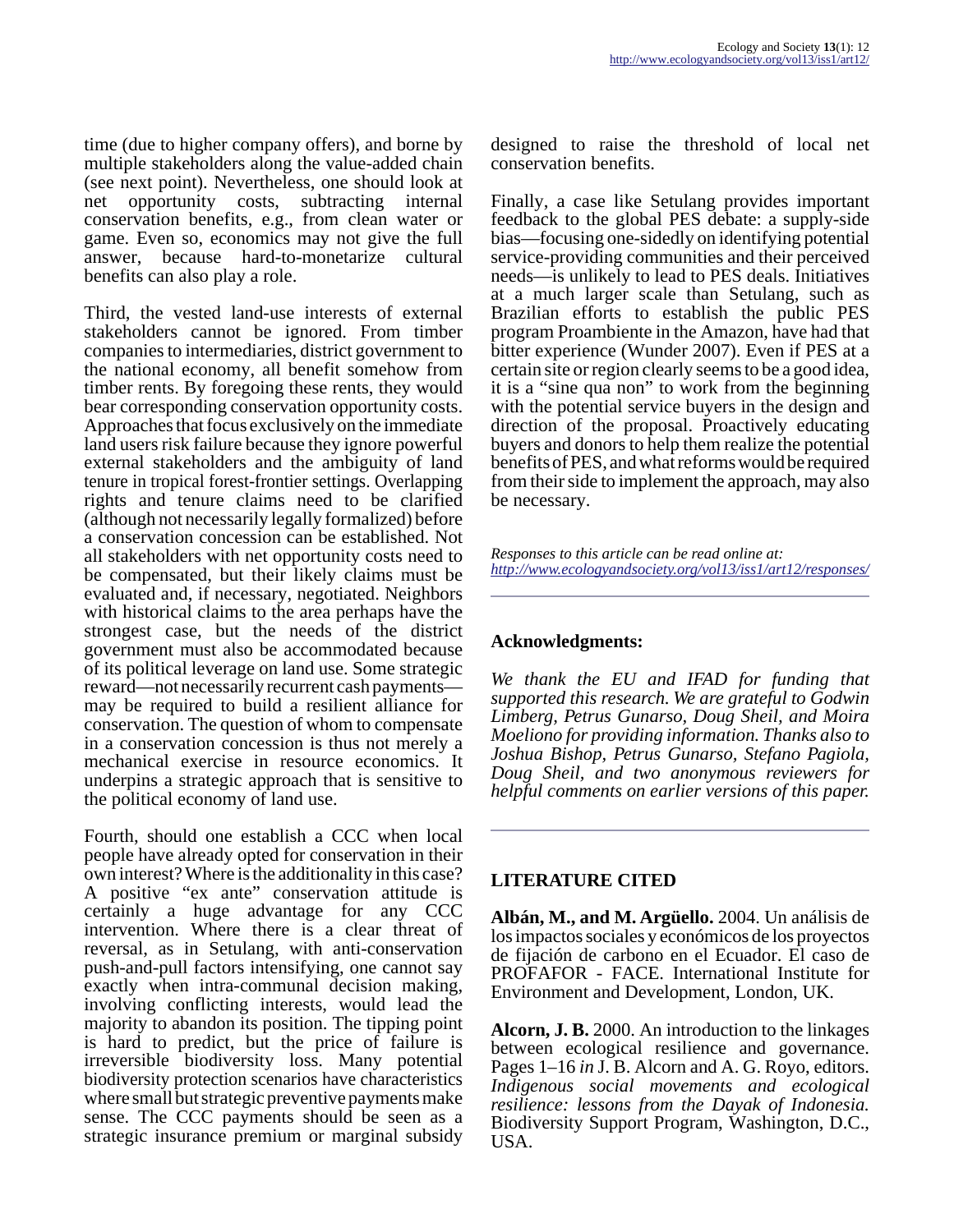**Anau N., R. Iwan, M. van Heist, G. Limberg, M. Sudana, and E. Wollenberg.** 2005. Negotiating more than boundaries: conflict power and agreement building in the demarcation of village borders in Malinau. Pages 19–41 *in* C. J. P. Colfer, editor. *The equitable forest: diversity, community and resource management.* Resources for the Future and CIFOR, Washington, D.C., USA.

**Barr, C.** 2001. *Banking on sustainability: structural adjustment and forestry reform in post-Suharto Indonesia.* CIFOR and WWF Macroeconomics Program Office, Washington, D.C., USA.

**Barr, C., I. A. P. Resosudarmo, A. Dermawan, and J. F. McCarthy, editors; with M. Moeliono and B. Setiono.** 2006. Decentralization of forest administration in Indonesia: implications for forest sustainability, economic development and community livelihoods. CIFOR, Bogor, Indonesia.

**Barr, C., E. Wollenberg, G. Limberg, N. Anau, R. Iwan, I. M. Sudana, M. Moeliono, and T. Djogo.** 2001. The impacts of decentralisation on forests and forest-dependent communities in Malinau district, East Kalimantan. Case Studies on Decentralisation and Forests in Indonesia, No.3. CIFOR, Bogor, Indonesia.

**Brandon, K., K. H. Redford, and S. E. Sanderson, editors.** 1998. Parks in peril: people, politics, and protected areas. Island Press, Washington, D.C., USA.

**Brown, D. W.** 1999. Addicted to rent: corporate and spatial distribution of forest resources in Indonesia; implications for forest sustainability and government policy. Report No. PFM/EC/99/06, Indonesia UK Tropical Forestry Management Programme, Jakarta, Indonesia. [online] URL: [http://www.geoc](http://www.geocities.com/davidbrown_id/Atr_main.html) [ities.com/davidbrown\\_id/Atr\\_main.html](http://www.geocities.com/davidbrown_id/Atr_main.html).

**Casson, A., and K. Obidzinski.** 2007. From new order to regional autonomy: shifting dynamics of illegal logging in Kalimantan, Indonesia. Pages 43– 68 *in* L. Tacconi, editor. *Illegal logging. Law enforcement, livelihoods and the timber trade.* Earthscan, London, UK.

**Claassen, R., A. Cattaneo, and R. Johansson.** 2008. Cost-effective design of agri-environmental payment programs: U.S. experience in theory and practice. *Ecological Economics*: accepted.

**Conroy, J. D.** 2003. The challenges of microfinancing in Southeast Asia. Pages 97–161 *in* N. J. Freeman, editor. *Financing Southeast Asia's economic development.* Institute of Southeast Asia Studies, Singapore. [online] URL: [http://fdc.org.au/](http://fdc.org.au/Files/Microfinance/Challenges%20of%20MF.pdf) [Files/Microfinance/Challenges%20of%20MF.pdf](http://fdc.org.au/Files/Microfinance/Challenges%20of%20MF.pdf) .

**de Beer, J.** 2003. *Establishing community conservation concessions—Malinau, Indonesia.* Unpublished Report, World Conservation Union (IUCN), Gland, Switzerland.

**Echavarría, M., J. Vogel, M. Albán, and F. Meneses.** 2004. *The impacts of payments for watershed services in Ecuador. Emerging lessons from Pimampiro and Cuenca.* International Institute for Environment and Development, London, UK. [online] URL: [http://www.iied.org/pubs/pdfs/9285IIED.](http://www.iied.org/pubs/pdfs/9285IIED.pdf) [pdf.](http://www.iied.org/pubs/pdfs/9285IIED.pdf)

**Engel, S., and C. Palmer.** 2006. Who owns the right? The determinants of community benefits from logging in Indonesia. *Forest Policy and Economics* **8**:434–446.

**Ferraro, P. J.** 2001. Global habitat protection: limitations of development interventions and a role for conservation performance payments. *Conservation Biology* **15**(4):990–1000.

**Ferraro, P., and A. Kiss.** 2002. Direct payments to conserve biodiversity. *Science* **298**:1718–1719.

**Ferraro, P., and R. Simpson.** 2002. The costeffectiveness of conservation payments. *Land Economics* **78**(3):339–353.

**Ferraro, P., and R. Simpson.** 2005. Protecting forests and biodiversity: are investments in ecofriendly production activities the best way to protect endangered ecosystems and enhance rural livelihoods? *Forests, Trees and Livelihoods* **15**:167– 181.

**Fuller, D. O., T. C. Jessup, and A. Salim.** 2004. Loss of forest cover in Kalimantan, Indonesia, since the 1997–1998 El Niño. *Conservation Biology* **18**:249–254.

**Forest Watch Indonesia/Global Forest Watch.** 2002. *The state of the forest: Indonesia.* Forest Watch Indonesia, Bogor, Indonesia, and Global Forest Watch, Washington, D.C., USA.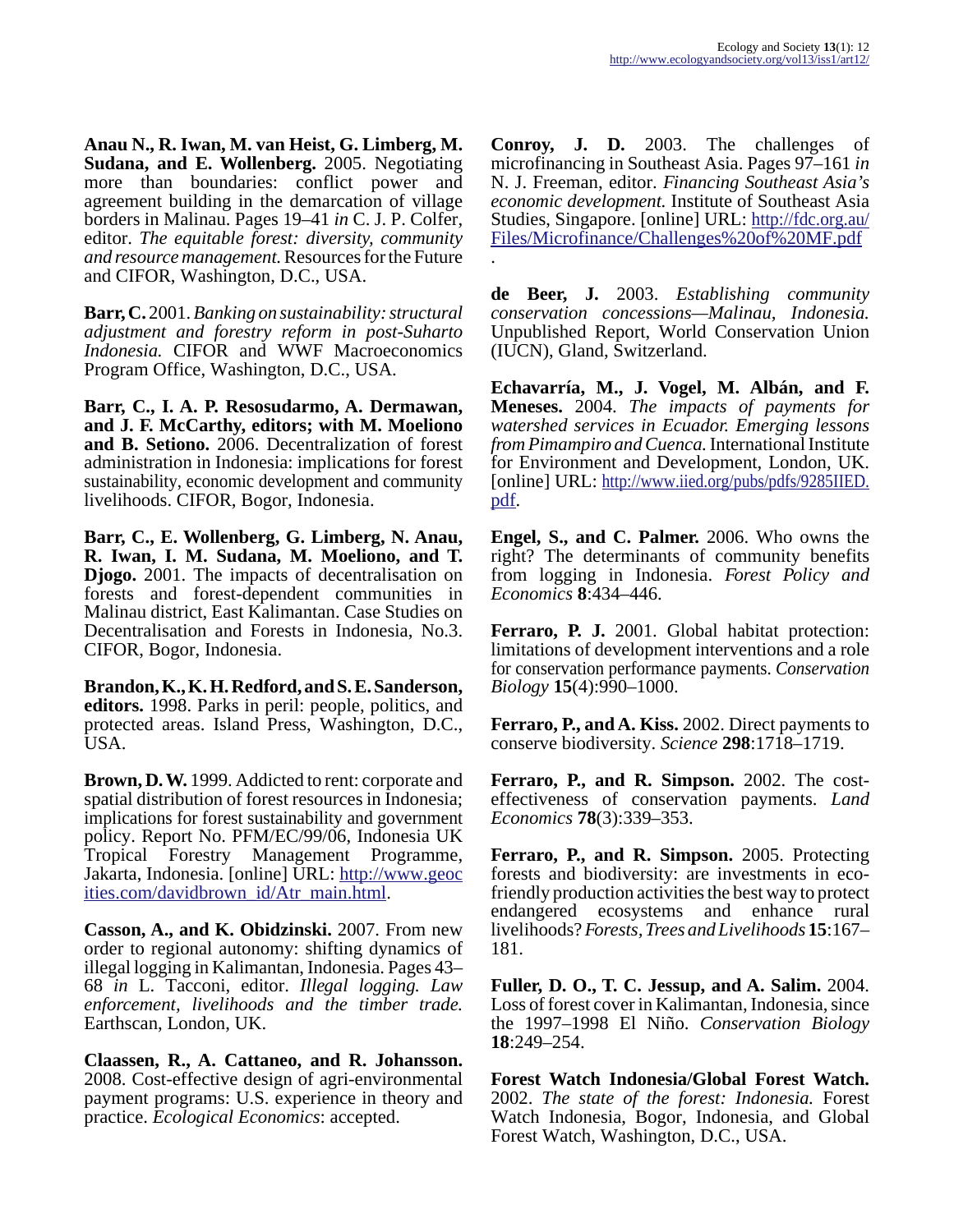**Grieg-Gran, M., I. T. Porras, and S. Wunder.** 2005. How can market mechanisms for forest environmental services help the poor? Preliminary lessons from Latin America. *World Development* **33**:1511–1527.

**Gunarso, P., W. Widyati, Zakaria, and K. D. Santosa.** 2006. *Pengembangan pengelolaan hutan oleh masyarakat di desa Setarap dan Setulang, Kecamatan Malinau Selatan dan desa Sentaban Kecamatan Malinau Barat Kabupaten Malinau* (with English summary). Final Report IUCN-MRF CIFOR Small Grants Project, CIFOR, Bogor, Indonesia.

**Hardner, J., and R. Rice.** 2002. Rethinking green consumerism. *Scientific American* **286**(5):89–95.

**Hassan, R., R. Scholes, and N. Ash, editors.** 2005. *Ecosystems and human well-being: current state and trends, Volume 1.* Island Press, Washington, D. C., USA.

**Holloh, D.** 2001. *Review of the KDP microcredit approach.* Report prepared for the World Bank, Jakarta Office. World Bank, Washington D.C., USA. [online] URL: [http://lnweb18.worldbank.org/](http://lnweb18.worldbank.org/ESSD/sdvext.nsf/09ByDocName/ReviewoftheKDPMicrocreditApproach/$FILE/Holloh+(2001)+KDP1+Microcredit+Review.pdf) [ESSD/sdvext.nsf/09ByDocName/ReviewoftheKDP](http://lnweb18.worldbank.org/ESSD/sdvext.nsf/09ByDocName/ReviewoftheKDPMicrocreditApproach/$FILE/Holloh+(2001)+KDP1+Microcredit+Review.pdf) [MicrocreditApproach/\\$FILE/Holloh+\(2001\)+KDP1+](http://lnweb18.worldbank.org/ESSD/sdvext.nsf/09ByDocName/ReviewoftheKDPMicrocreditApproach/$FILE/Holloh+(2001)+KDP1+Microcredit+Review.pdf) [Microcredit+Review.pdf](http://lnweb18.worldbank.org/ESSD/sdvext.nsf/09ByDocName/ReviewoftheKDPMicrocreditApproach/$FILE/Holloh+(2001)+KDP1+Microcredit+Review.pdf).

**Holmes, D.** 2002. *Where have all the forests gone?* Environment and Social Development East Asia and Pacific Region Discussion Paper. World Bank, Washington, D.C. [online] URL: [http://www-wds.w](http://www-wds.worldbank.org/external/default/WDSContentServer/WDSP/IB/2002/08/09/000094946_02072604202380/Rendered/PDF/multi0page.pdf) [orldbank.org/external/default/WDSContentServer/WDSP/](http://www-wds.worldbank.org/external/default/WDSContentServer/WDSP/IB/2002/08/09/000094946_02072604202380/Rendered/PDF/multi0page.pdf) [IB/2002/08/09/000094946\\_02072604202380/Rendered/](http://www-wds.worldbank.org/external/default/WDSContentServer/WDSP/IB/2002/08/09/000094946_02072604202380/Rendered/PDF/multi0page.pdf) [PDF/multi0page.pdf](http://www-wds.worldbank.org/external/default/WDSContentServer/WDSP/IB/2002/08/09/000094946_02072604202380/Rendered/PDF/multi0page.pdf)

**Hooper, D. U., F. S. Chapin, III, J. J. Ewel, A. Hector, P. Inchausti, S. Lavorel, J. H. Lawton, D. M. Lodge, M. Loreau, S. Naeem, B. Schmid, H. Setälä, A. J. Symstad, J. Vandermeer, and D. A. Wardle.** 2005. Effects of biodiversity on ecosystem functioning: a consensus of current knowledge. *Ecological Monographs* **75**:3–35.

**Iwan, R.** 2003. Setulang village protects its river! *Policy Matters* **12**:152–153.

**Iwan, R.** 2004. *Mobilizing community conservation: a community initiative to protect its forest against logging in Indonesia.* Paper presented at the Xth Meeting of the International Association for the Study of Common Property, 9–13 August 2004, Oaxaca, Mexico. [online] URL: [http://dlc.dlib.india](http://dlc.dlib.indiana.edu/archive/00001415/00/Iwan_Mobilizing_040524_Paper176d.pdf) na.edu/archive/00001415/00/Iwan\_Mobilizing\_040 [524\\_Paper176d.pdf](http://dlc.dlib.indiana.edu/archive/00001415/00/Iwan_Mobilizing_040524_Paper176d.pdf).

**Iwan, R.** 2006. *Tane' Olen*: a piece in the village landscape. Land use planning in Setulang Village, East Kalimantan. Paper presented at the session "Survival of the Commons: Mounting Challenges and New Realities",  $11<sup>th</sup>$  Conference of the International Association for the Study of Common Property, Bali, Indonesia, 19–23 June 2006. [online] URL: [http://dlc.dlib.indiana.edu/archive/00001924/00/](http://dlc.dlib.indiana.edu/archive/00001924/00/Iwan_Ramses.pdf) [Iwan\\_Ramses.pdf](http://dlc.dlib.indiana.edu/archive/00001924/00/Iwan_Ramses.pdf).

**Karsenty, A.** 2004. Des rentes contre le développement? Les nouveaux instruments d'acquisition mondiale de la biodiversité et l'utilisation des terres dans les pays tropicaux. *Mondes en développement* **127**:1–9.

**Kiss, A.** 2004. Is community-based tourism a good use of biodiversity conservation funds? *Trends in Ecology and Evolution* **19**:232–237

**Kramer, R. A., C. P. van Schaik, and J. Johnson, editors.** 1997. *The last stand: protected areas and the defense of tropical biodiversity.* Oxford University Press, New York, New York, USA.

**Li, T. M.** 2001. *Masyarakat adat,* difference, and the limits of recognition in Indonesia's forest zone. *Modern Asian Studies* **35**:645–676.

**Limberg, G., R. Iwan, M. Moeliono, M. Sudana, and E. Wollenberg.** 2007. Community-based forestry and management planning. Pages 99–118 *in* P. Gunarso, T. Setywati, T. Sutherland, and C. Shackleton, editors. *Managing forest resources in a decentralized environment: lessons learnt from the Malinau Research Forest, East Kalimantan Indonesia*. Center for International Forestry Research, Bogor, Indonesia.

**Meijaard, E., D. Sheil, R. Nasi, D. Augeri, B. Rosenbaum, D. Iskandar, T. Setyawati, M. Lammertink, I. Rachmatika, A. Wong, T. Soehartono, S. Stanley, and T. O'Brien.** 2005. *Life after logging: reconciling wildlife conservation and production forestry in Indonesia Borneo.* Center for International Forestry Research, Bogor, Indonesia.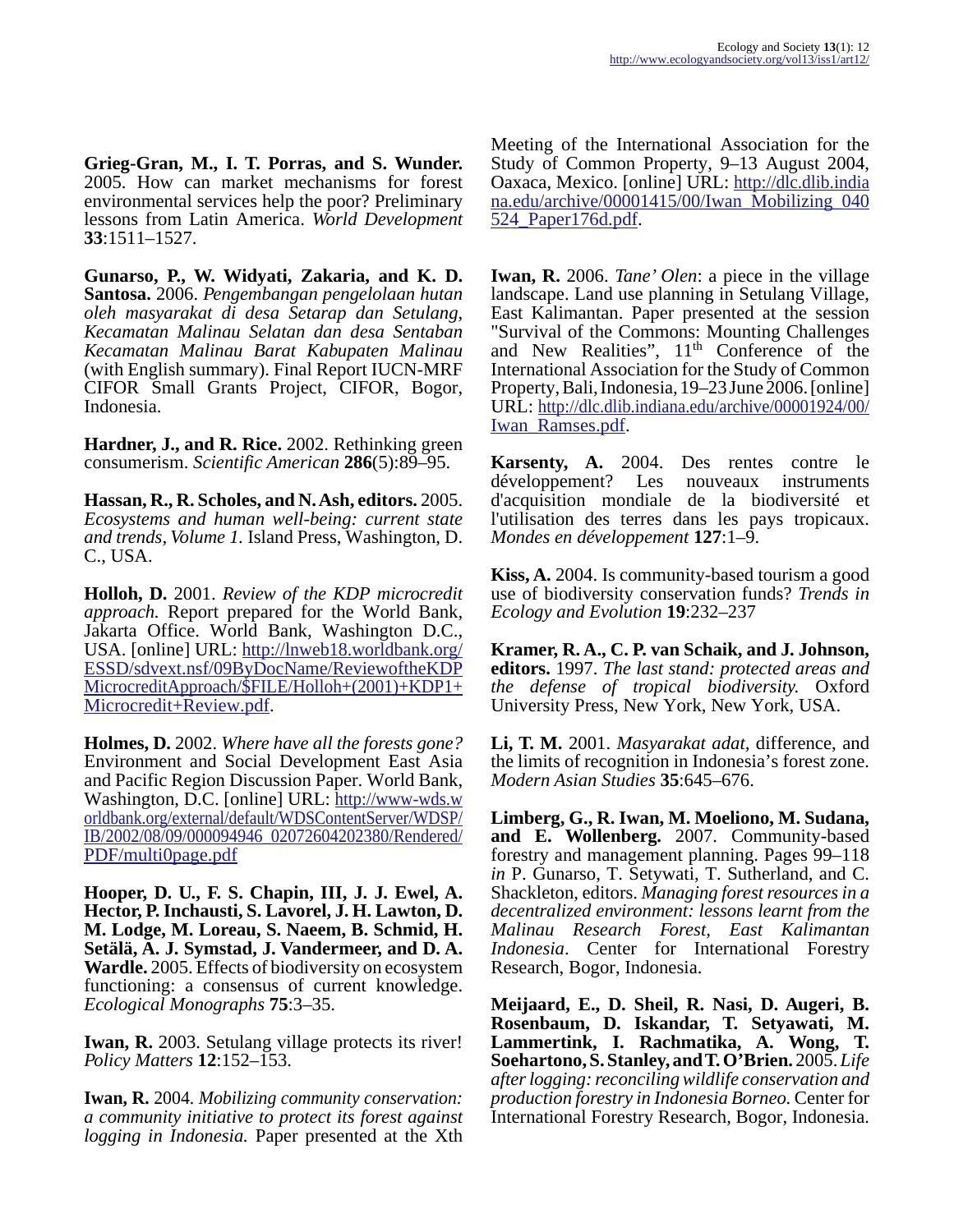**Niesten, E., and R. Rice.** 2004. Sustainable forest management and conservation incentive agreements. *International Forestry Review* **6**:56–60.

**Obidzinski, K.** 2005. Illegal logging and the fate of Indonesia's forests in times of regional autonomy. Pages 429–449 *in Tanah masih di langit: penyelesaian masalah penguasaan dan kekayaan alam di Indonesia yang tak kunjung tuntas di era reformasi.* Yayasan Kemala, Jakarta, Indonesia.

**Pagiola, S.** 2008**.** Payments for environmental services in Costa Rica, *Ecological Economics* (accepted).

**Pagiola, S., P. Agostini, J. Gobbi, C. de Haan, M. Ibrahim, E. Murgueitio, E. Ramírez, M. Rosales, and J. P. Ruíz.** 2004. *Paying for biodiversity conservation services in agricultural landscapes.* World Bank, Washington, D.C., USA.

**Pagiola, S., E. Ramírez, J. Gobbi, C. de Haan, M. Ibrahim, E. Murgueitio, and J. P. Ruíz.** 2007. Paying for the environmental services of silvopastoral practices in Nicaragua. *Ecological Economics* **64**:374–385.

**Palmer, C.** 2007. The role of leadership in the collective enforcement of community property rights in Indonesia. *Society and Natural Resources* **20**:397–413.

**Perrot-Maître, D.** 2006. The Vittel payments for ecosystem services: a "perfectÝ PES case? International Institute for Environment and Development, London, UK. [online] URL: [http://w](http://www.iied.org/NR/forestry/documents/Vittelpaymentsforecosystemservices.pdf) ww.iied.org/NR/forestry/documents/Vittelpayment [sforecosystemservices.pdf](http://www.iied.org/NR/forestry/documents/Vittelpaymentsforecosystemservices.pdf).

**Romero, C., and G. I. Andrade.** 2004. International conservation organizations and the fate of local tropical forest conservation initiatives. *Conservation Biology* **18**:578–580.

**Sengupta, S., K. Mitra, S. Saigal, R. Gupta, S. Tiwari, and N. Peters.** 2003. *Developing markets for watershed protection services and improved livelihoods in India.* Winrock International India, New Delhi and International Institute for Environment and Development, London, U.K. (unpublished draft) [online] URL: [http://www.iied.](http://www.iied.org/NR/forestry/documents/Watershed_Markets_India_Scoping_Report.pdf) org/NR/forestry/documents/Watershed\_Markets\_In [dia\\_Scoping\\_Report.pdf.](http://www.iied.org/NR/forestry/documents/Watershed_Markets_India_Scoping_Report.pdf)

**Sheil, D**. 2002. Biodiversity research in Malinau. Pages 57–107 *in* CIFOR, *ITTO project PD 12/97 Rev.1 (F). Forest, science and sustainability: the Bulungan model forest. Technical Report Phase 1, 1997-2001.* Center for International Forestry Research and International Timber Trade Organization, Bogor, Indonesia.

**Sidiyasa, K., Zakaria, and R. Iwan.** 2006. *The forests of Setulang and Sengayan in Malinau, East Kalimantan: their potential and the identification of steps for their protection and sustainable management.* Center for International Forestry Research, Bogor, Indonesia.

**Simpson, R., and R. A. Sedjo.** 1996. Paying for the conservation of endangered ecosystems: a comparison of direct and indirect approaches. *Environment and Development Economics* **1**:241– 257.

**Smith, J., K. Obidzinski, S. Subarudi, and I. Suramenggala.** 2007. Illegal logging, collusive corruption and fragmented governments in Kalimantan, Indonesia. Pages 91–109 *in* L. Tacconi, editor. *Illegal logging. Law enforcement, livelihoods and the timber trade.* Earthscan, London, UK.

**Turpie, J. K., C. Marais, and J. N. Blignaut.** 2008. The Working for Water Programme: evolution of a payments for ecosystem services mechanism that addresses both poverty and ecosystem service delivery in South Africa. *Ecological Economics* (accepted).

**Wollenberg, E., R. Iwan, G. Limberg, M. Moeliono, S. Rhee, and M. Sudana.** 2007. Facilitating cooperation during times of chaos: spontaneous orders and muddling through in Malinau District, Indonesia. Pages 57–58 *in* P. Gunarso, T. Setyawati, T. Sunderland, and C. Shackleton, editors. *Managing forest resources in a decentralized environment: lessons learned from the Malinau Research Forest, East Kalimantan Indonesia.* Technical Report, ITTO PD 39/00 Rev. 3(F). Center for International Forestry Research, Bogor, Indonesia.

**Wollenberg, E., M. Moeliono, G. Limberg, R. Iwan, S. Rhee, M. Sudana.** 2006. Between state and society: local governance of forests in Malinau, Indonesia. *Forest Policy and Economics* **8**:421–433.